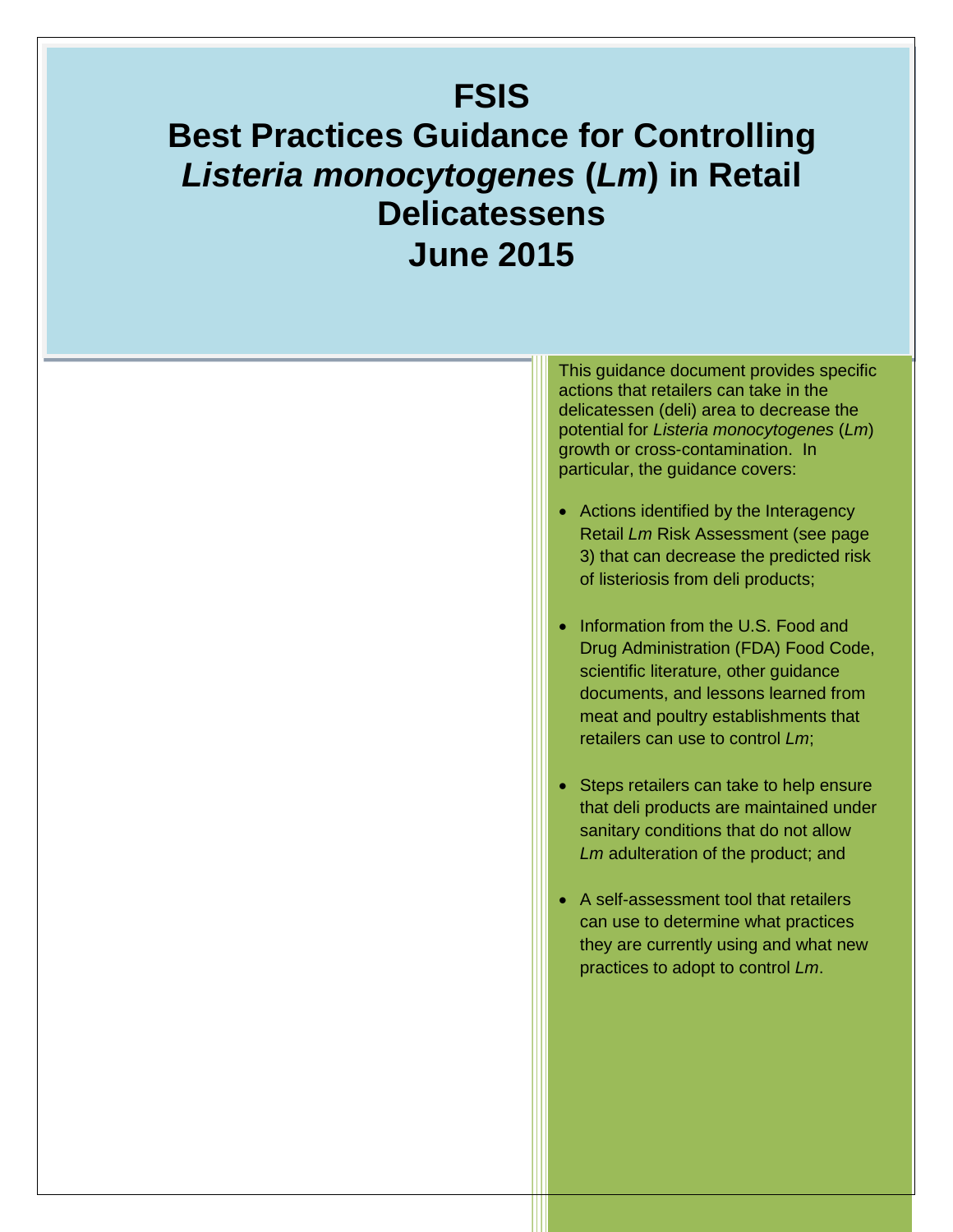## **Table of Contents**

| Purpose                                            | 1  |
|----------------------------------------------------|----|
| Introduction                                       | 1  |
| Regulation of Meat and Poultry Products at Retail  | 2  |
| The Interagency Retail Lm Risk Assessment Findings | 3  |
| How to Use this Guidance                           | 6  |
| <b>Product Handling</b>                            | 7  |
| <b>Cleaning and Sanitizing</b>                     | 9  |
| <b>Facility and Equipment Controls</b>             | 11 |
| <b>Employee Practices</b>                          | 12 |
| Deli Self-Assessment Tool                          | 14 |
| <b>References and Resources</b>                    | 15 |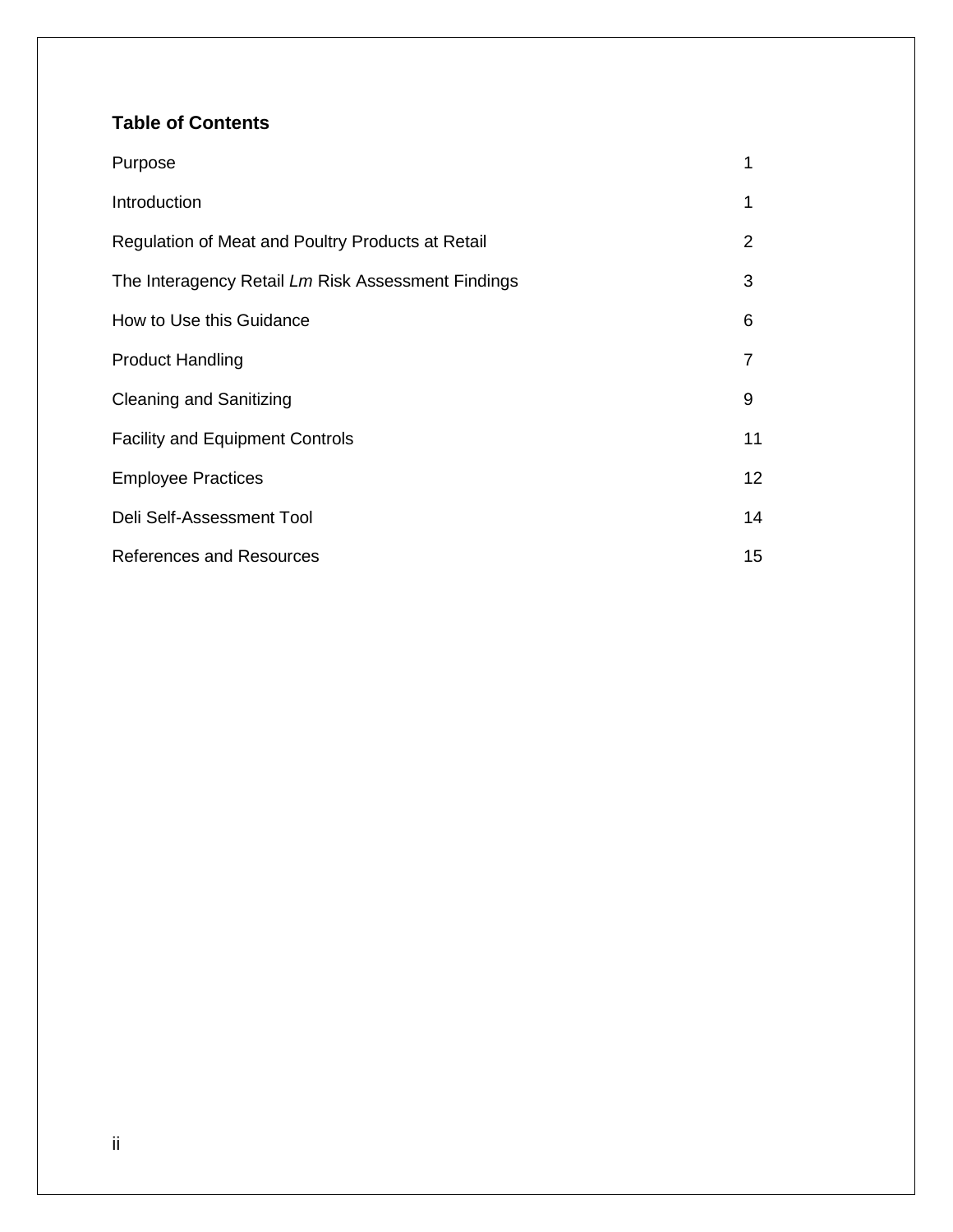## **Purpose**

This guidance document provides specific recommendations for actions that retailers can take in the delicatessen (deli) area to control *Listeria monocytogenes* (*Lm*) contamination of ready-toeat (RTE) meat and poultry products. These materials highlight recommendations that are based on an evaluation of retail conditions and practices in the [Interagency Risk Assessment--](http://www.fsis.usda.gov/wps/portal/fsis/topics/science/risk-assessments/risk-assessments) *[Listeria monocytogenes](http://www.fsis.usda.gov/wps/portal/fsis/topics/science/risk-assessments/risk-assessments)* in Retail Delicatessens (Interagency Retail *Lm* Risk Assessment). In addition, FSIS has included information from the Food and Drug Administration (FDA) Food Code, scientific literature, other guidance documents, and lessons learned from Food Safety and Inspection Service (FSIS) verification sampling and review of sanitation programs for *Lm* in meat and poultry processing establishments.

This version of the guidance document replaces the previous version of the document which was issued and announced in the *Federal Register* [\(79 FR 22082;](http://www.fsis.usda.gov/wps/wcm/connect/90683a41-7d0d-434d-a3f5-cdc50a749100/2013-0038.pdf?MOD=AJPERES) April 21, 2014). FSIS updated this guidance based on comments received during the public comment period, which closed on June 20, 2014. FSIS made the following changes in response to comments:

- Clarified that food processing equipment should be disassembled during cleaning and sanitizing.
- Added a recommendation that retailers scrub surfaces during cleaning to prevent biofilm formation.
- Clarified that retailers should rotate (change) sanitizers to help prevent *Lm* from establishing niches in the environment and forming biofilms.

Although comments will no longer be accepted through regulations.gov on this guidance document, FSIS will update this document as necessary, should new information become available.

## **Introduction**

*Lm* is a bacterium that is found in moist environments, soil, and decaying vegetation and can

persist along the food continuum. Transfer of the bacteria from the environment (e.g., deli cases, slicers, and utensils), employees, or raw food products is a particular hazard of concern in RTE foods, including meat and poultry products. Listeriosis is a serious infection usually caused by eating food contaminated with *Lm*. Controlling Lm has long been an objective of the public health community. The Centers for Disease Control and Prevention (CDC) estimates that infection with *Lm* causes about 1,600 illnesses, 1,500 hospitalizations, and 260 deaths in the United States each year. Listeriosis is rare, but

The CDC estimates that *Lm* causes a high level of deaths compared to other foodborne pathogens. Deli products have been shown to be a major contributor to these illnesses. Retailers can help decrease the risk of illness by controlling *Lm* contamination in the deli.

its fatality rate is very high (about 16 percent, compared with 0.5 percent for either *Salmonella* or *E. coli* O157:H7) (Scallan et. al., 2011). It primarily affects older adults, pregnant women, newborns, and adults with weakened immune systems.

*Lm* can survive and grow at cool temperatures (as low as 34˚ F/1°C). Because of its growth and survival characteristics, *Lm* is usually persistent in the environment and is commonly referred to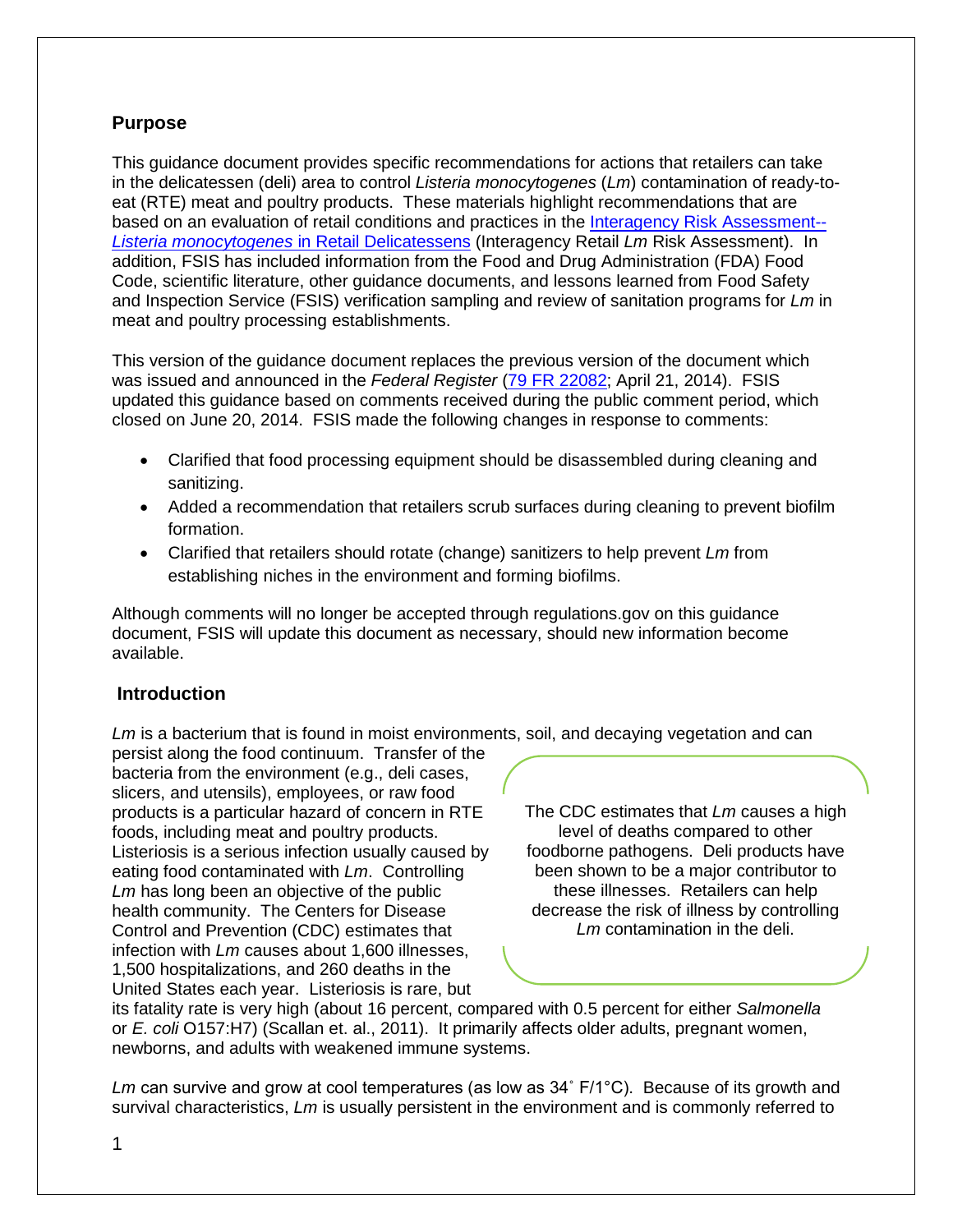as a harborage organism (i.e., it can form niches and grow to high numbers in the environment; niches provide an ideal place for *Lm* to establish and multiply). It can cross-contaminate food contact surfaces and foods. Improper sanitation, product handling, and employee practices can lead to the transfer of *Lm* to RTE meat and poultry products at retail causing them to become adulterated (see Regulation of Meat and Poultry Products at Retail below).

RTE meat and poultry products do not require cooking prior to being consumed and are often held at refrigerated temperatures. Once contaminated with *Lm*, RTE food products may provide an ideal environment for this harmful bacterium to grow. A variety of retail surveys of deli meats and a number of risk assessments of *Lm* in deli-sliced versus pre-packaged deli meats have analyzed the risk of listeriosis associated with deli prepared meat and poultry products. The [FSIS Comparative Risk Assessment for](http://www.fsis.usda.gov/wps/portal/fsis/topics/science/risk-assessments) *Lm* in Ready-to-eat Meat and Poultry Deli Meats (May 2010) estimated that of listeriosis illnesses attributed to deli meat, 83% are associated with deli meat sliced and packaged at retail (Endrikat et al. 2010).

Safe food handling practices, thorough cleaning and sanitation procedures, maintenance of the facility and equipment, and good employee practices are key components that may prevent or reduce the likelihood of RTE foods becoming contaminated in retail delis.

## **Regulation of Meat and Poultry Products at Retail**

FSIS shares jurisdiction with FDA and with State, local, and tribal authorities for meat and poultry products at retail. FDA makes recommendations regarding retail practices through the FDA Food Code. The Food Code is used by the State and local agencies as a model to establish regulations, ordinances, and actionable policies that can be enforced in their jurisdictions. Operators of retail establishments are required to comply with the conditions of the permit or license under which they operate.

The Federal Meat Inspection Act (FMIA) and Poultry Products Inspection Act (PPIA) apply to meat and poultry products produced in federally inspected establishments and other entities producing or handling meat and poultry, including at retail. Although retail firms are generally exempt from FSIS inspection, retailers are required to maintain sanitary conditions and otherwise not produce adulterated or misbranded product [\(21 U.S.C. 623\(d\)](http://uscode.house.gov/view.xhtml?req=granuleid:USC-prelim-title21-section623&num=0&edition=prelim) and [464\(e\);](http://uscode.house.gov/view.xhtml?req=granuleid:USC-prelim-title21-section464&num=0&edition=prelimhttp://uscodebeta.house.gov/view.xhtml?req=granuleid:USC-prelim-title21-section464&num=0&edition=prelim) [9 CFR](http://www.gpo.gov/fdsys/pkg/CFR-2012-title9-vol2/pdf/CFR-2012-title9-vol2-sec303-1.pdf)   $303.1(f)$  and  $381.10(d)(4)$ . The types of operations that are traditionally and usually conducted at retail stores can be found in  $9$  CFR 303.1(d)(1) and  $9$  CFR 381.10(d)(1).

FSIS provides instructions to its personnel for surveillance activities at retail in [FSIS Directive](http://www.fsis.usda.gov/wps/wcm/connect/66a3ae47-3a55-426e-8bab-ea7b2175c9be/8010.1.pdf?MOD=AJPERES)  [8010.1.](http://www.fsis.usda.gov/wps/wcm/connect/66a3ae47-3a55-426e-8bab-ea7b2175c9be/8010.1.pdf?MOD=AJPERES) The purpose of in-commerce surveillance is to ensure that FSIS-regulated meat and poultry products distributed in commerce are:

- Safe, wholesome, and not adulterated;
- Correctly marked, labeled, and packaged;
- Secure from intentional acts of contamination, and
- Legally imported and properly exported.

When performing in-commerce surveillance, FSIS verifies that:

1. Meat and poultry are wholesome and not adulterated;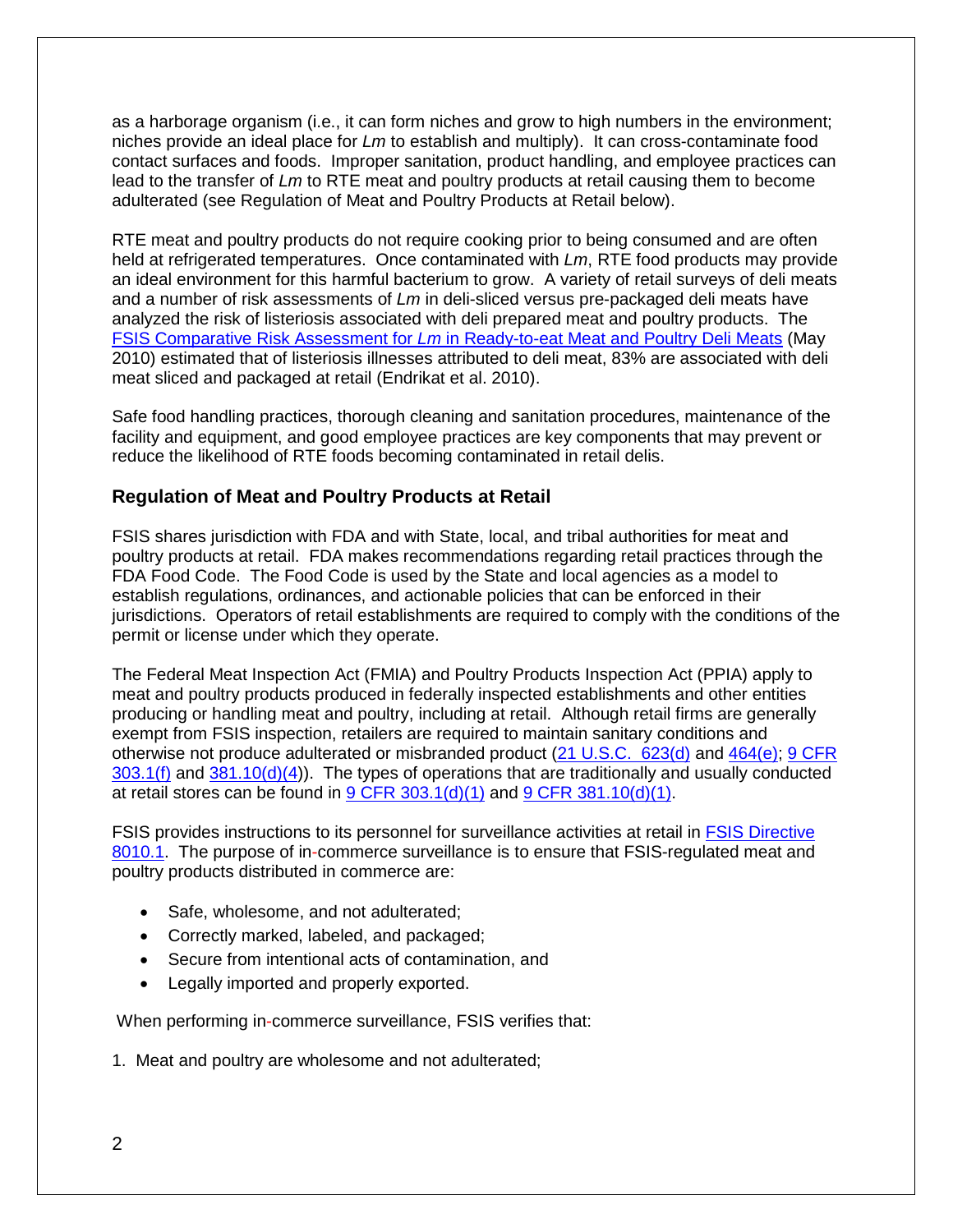2. Sanitary conditions are such that meat and poultry will not become contaminated with filth or rendered injurious to health;

3. Hazard controls are adequate to prevent meat and poultry from becoming adulterated;

4. Meat or poultry not intended for use as human food are properly denatured or otherwise made inedible as prescribed by Federal regulations; and

5. All records are kept and maintained in a manner that fully and correctly discloses all transactions involved in the business activity that is subject to the provisions of the FMIA and PPIA.

**This guidance does not replace the FDA Food Code, State, tribal or local, or FSIS regulations.** This document can be used along with the 2013 [FDA Food Code](http://www.fda.gov/Food/GuidanceRegulation/RetailFoodProtection/FoodCode/ucm374275.htm) to help retailers ensure that meat and poultry products are not prepared or sliced under insanitary conditions in the retail deli area, which can lead to *Lm* contamination and outgrowth of the organism on the product.

## **The Interagency Retail** *Lm* **Risk Assessment Findings**

The Interagency Retail *Lm* Risk Assessment was jointly developed by FSIS and FDA, and in

consultation with the CDC, to help guide food safety efforts to minimize the public health burden of listeriosis in the U.S. The risk assessment was conducted to better understand how retail practices (e.g., temperature control, sanitation, worker behavior) influence the public health risk of listeriosis associated with eating deli products (e.g., meats, cheeses, and salads) sliced or prepared in retail. It also examines how effective various interventions are in limiting the survival, growth, or crosscontamination of *Lm*.

No single action or practice will control *Lm* contamination of retail foods. Instead there are many steps that retail deli operators and their suppliers can take to help reduce the risk of listeriosis.

The risk assessment is based on observations of:

- Deli employees' work routines;
- Concentrations of *Lm* on incoming products and in the deli environment;
- Studies on the ability of *Lm* to spread in retail delis, such as from a slicer to food; and
- An existing dose-response model.

The study was designed to apply to a range of deli establishments, from small independent operations to the deli departments in large supermarkets.

The risk assessment also reinforces the importance of FDA's Food Code recommendations to operators of retail delis. State, local, and tribal jurisdictions can do their part to reduce listeriosis by enforcing all relevant provisions of the 2013 FDA Food Code as part of their own food safety requirements.

The risk assessment found that certain practices are needed to effectively prevent crosscontamination and limit *Lm* growth in RTE foods handled or prepared in retail delicatessens, including: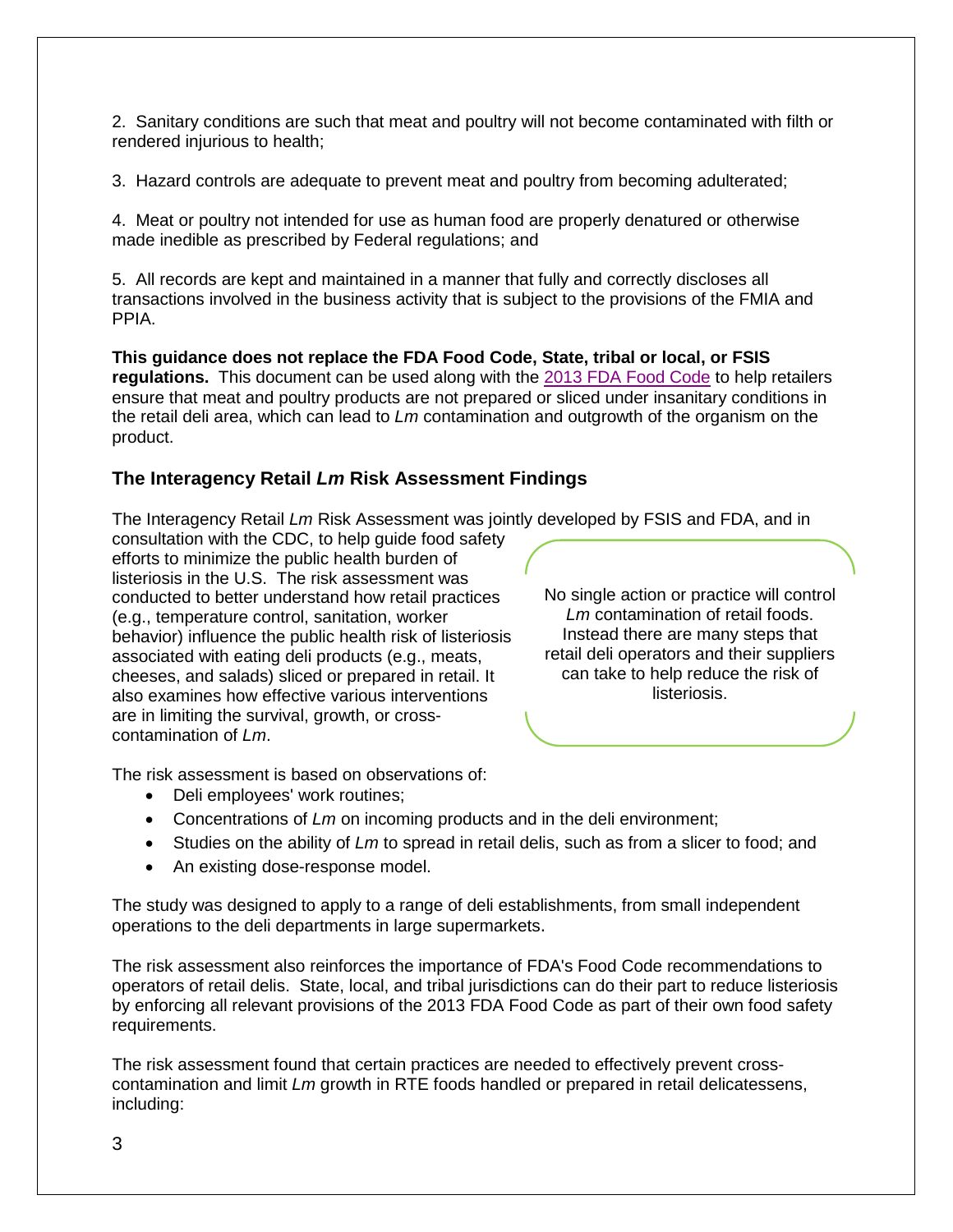- Proper storage,
- Adequate sanitation, and
- Effective employee practices.

**NOTE:** This guidance document includes key findings from the Interagency Retail *Lm* Risk Assessment and provides an overall summary of the data for typical retail deli settings. More detailed information regarding the findings is in the Retail *Lm* [Risk Assessment Report.](http://www.fsis.usda.gov/wps/portal/fsis/topics/science/risk-assessments/risk-assessments)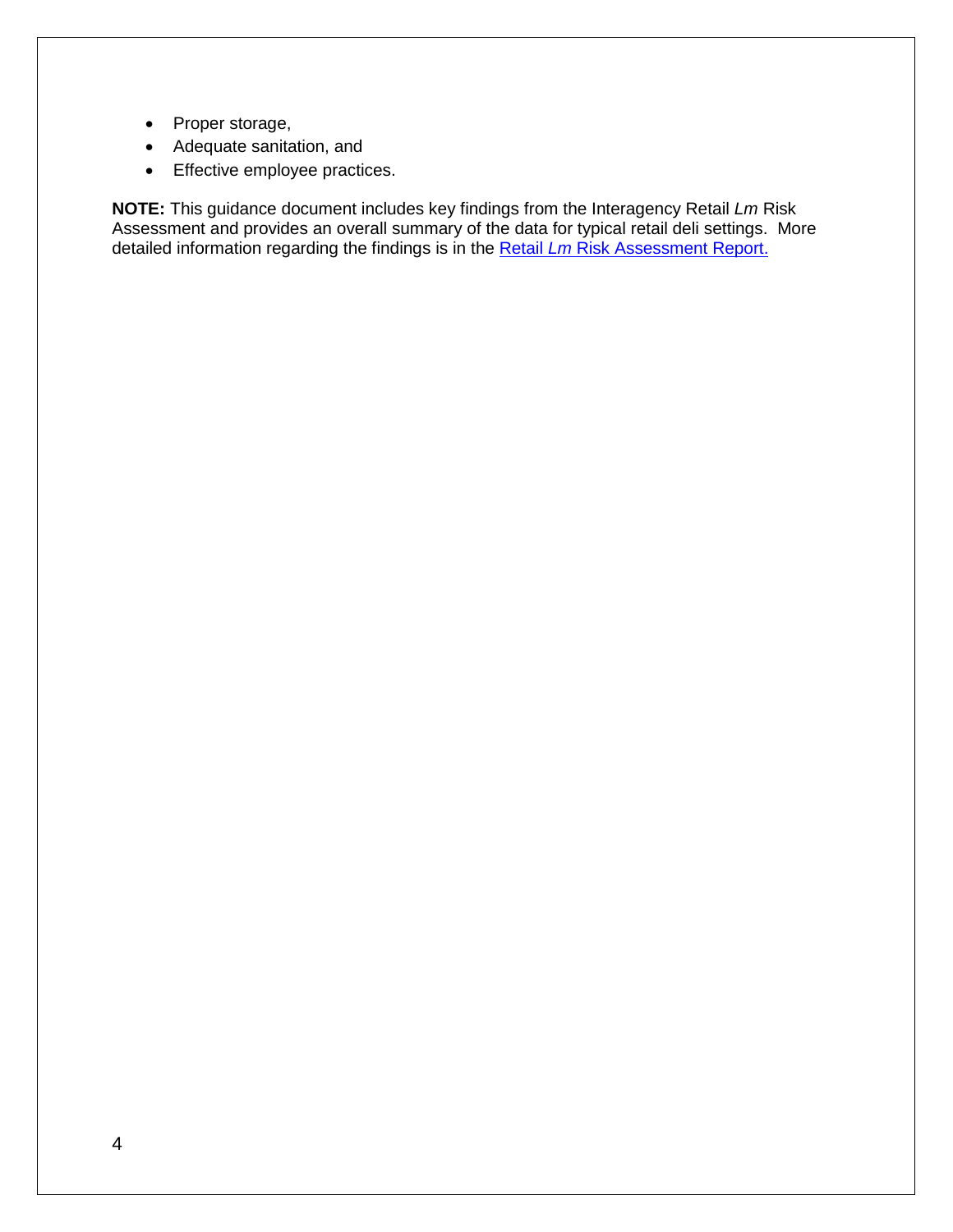## **Key Findings**

The following are key findings of the Interagency Retail *Lm* Risk Assessment for typical retail deli settings.

- **Storage Temperature.** If all refrigerated RTE foods are stored at 41°F (5°C) or below, as the 2013 FDA Food Code (3-501.16(A)(2)) recommends, approximately 9% of predicted listeriosis cases caused by contaminated deli products prepared or sliced in the retail deli could be prevented.
- **Growth Inhibitors.** If all deli products that support *Lm* growth were reformulated to include growth inhibitors, approximately 96% of predicted listeriosis illnesses caused by RTE products prepared or sliced in the retail deli could be prevented. While this finding is significant, the actual benefit may be smaller in part because the concentration of the growth inhibitor used may not be sufficient to be effective throughout the shelf life of a food or may not be used in high enough concentrations because the inhibitors can adversely affect the flavor of the product.
- **Control Cross-Contamination.** The predicted risk of listeriosis dramatically increases in retail delis as a result of cross-contamination. In particular, slicers are key sources of crosscontamination in retail delis. Eliminating all points of cross-contamination in the deli (including slicers) would decrease the predicted risk of illness from the consumption of RTE products prepared or sliced in the retail deli by approximately 34%. Cross-contamination is particularly difficult to control completely; however, the risk assessment shows that proper product handling, cleaning, sanitizing, and glove use help prevent cross-contamination.
- **Control Contamination at its Source**. Increased levels of *Lm* from incoming products and the environment (including potential niches), directly increases the predicted risk of illness. Therefore, elimination of environmental niches in the deli area will reduce the predicted risk of listeriosis from the consumption of RTE products prepared or sliced in the retail deli. Additionally, if levels of *Lm* on RTE foods (including foods that do not support the growth of Lm) that the retail deli receives from processing establishments were reduced by half, approximately 22% of the predicted listeriosis illnesses caused by contaminated deli products could be prevented. This finding suggests that continued efforts to prevent low levels of *Lm* contamination during processing, even on products that do not support growth of the pathogen, reduces the predicted risk from these products and other RTE foods that can be subsequently cross-contaminated in the retail delis.
- **Continue Sanitation.** Sanitation practices that eliminate *Lm* from deli food-contact surfaces reduce the predicted risk of illness. Cleaning and sanitizing food-contact surfaces reduces the predicted *Lm* levels in the deli area. Employees not wearing gloves while serving customers increases the predicted risk of listeriosis from the consumption of RTE products prepared or sliced in the retail deli by approximately 5%.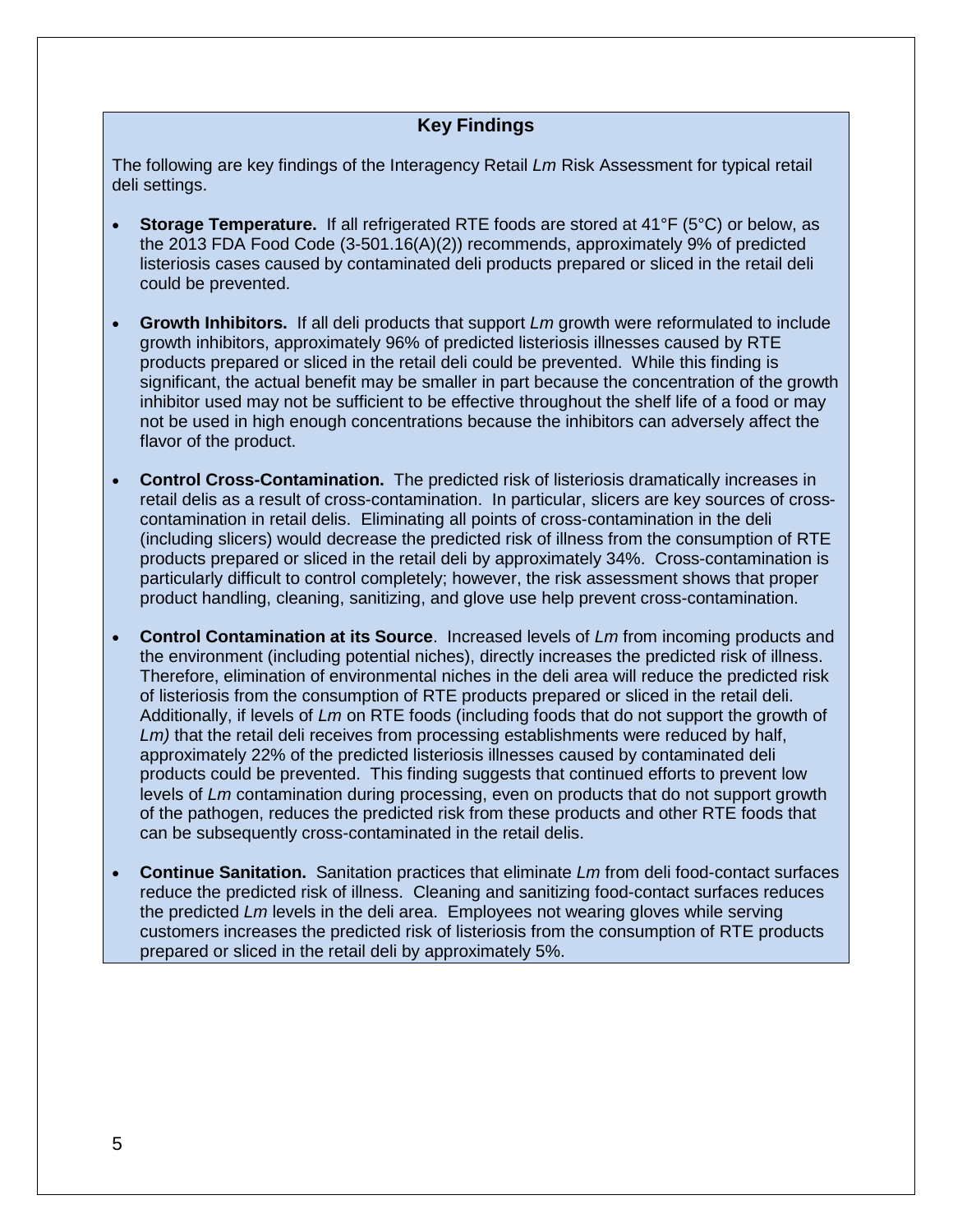## **How to Use this Guidance**

This guidance provides practical recommendations that retailers can use to control *Lm* contamination and outgrowth in the deli area based on the findings of the Interagency Retail *Lm* Risk Assessment, available scientific knowledge, the 2013 FDA Food Code, as well as lessons learned from controlling *Lm* in meat and poultry processing establishments. Retailers can use this best-practices guidance to help ensure that RTE meat and poultry products in the deli area are handled under sanitary conditions and are not adulterated as defined in the FMIA and PPIA. While these practices are designed to control *Lm* specifically, they also may help control other food borne pathogens that may be introduced into the retail deli environment and other facilities where consumers take possession of food.

The best practices are divided into four sections: (1) product and product handling, (2) cleaning and sanitizing, (3) facility and equipment controls, and (4) employee practices. Practices identified by the risk assessment that can significantly decrease the predicted risk of foodborne illness are highlighted in each section. The other practices that are based on scientific knowledge or lessons learned also will help retailers increase *Listeria* control in the deli area. For example, although floors and drains were not considered as a source of crosscontamination according to the Interagency Retail *Lm* Risk Assessment, FSIS data has shown that floors, drains, and items like floor mats tend to be harborage points in FSIS establishments. Providing this information can assist retailers in controlling *Lm* in the deli area. A selfassessment tool, starting on page 14 of this guidance, is provided for deli operators to help them identify the best practices they are using and to assess whether they need to adopt others. By following the best practices in the guidance and the 2013 FDA Food Code, retailers can help ensure that RTE products are not adulterated with *Lm,* and that the potential for listeriosis is decreased.

**NOTE**: Retailers should be aware that the recommendations in this guidance, especially those based on the 2013 Food Code may be requirements in State, local, or tribal regulations. Questions on this guidance may be submitted through [AskFSIS.](http://askfsis.custhelp.com/)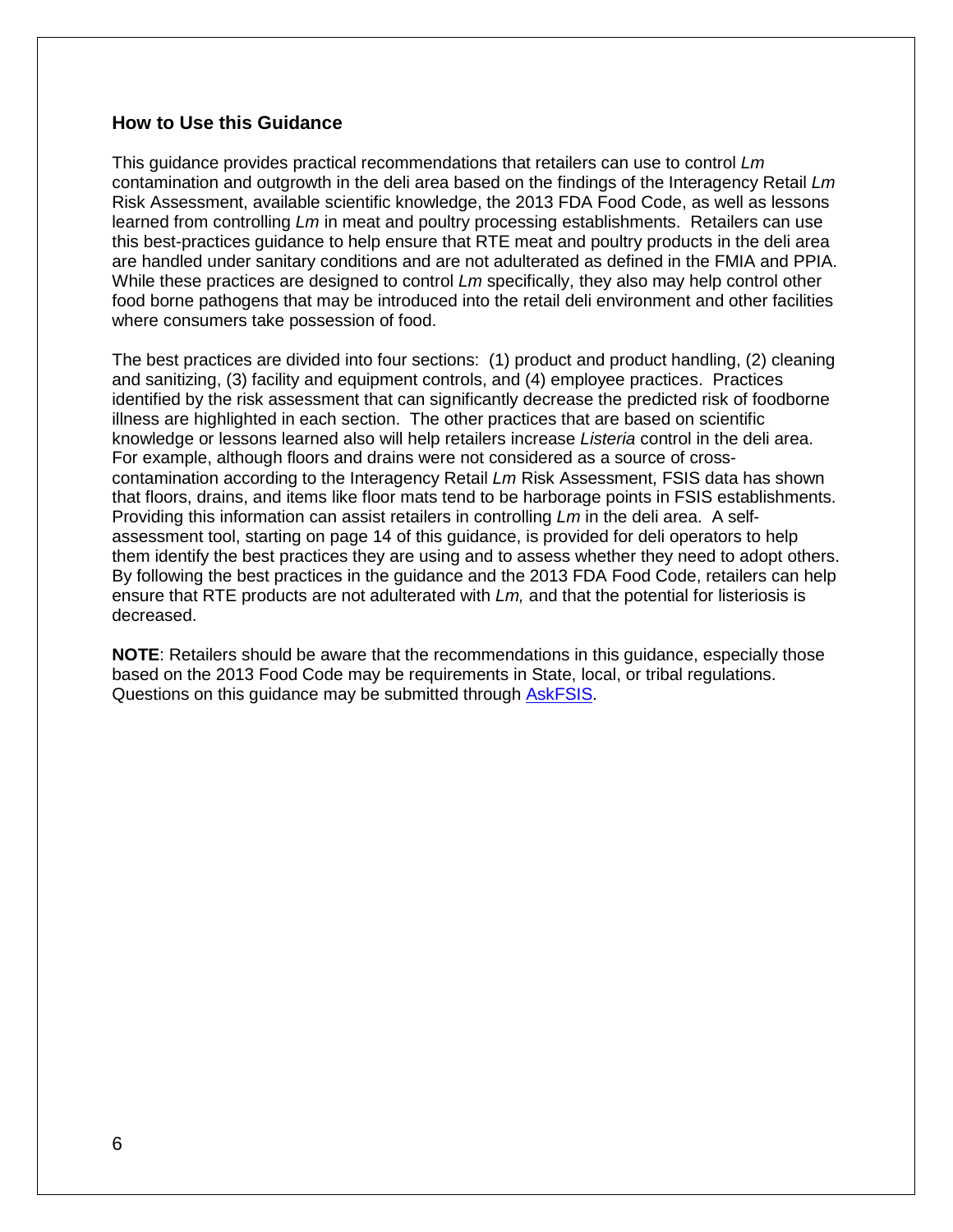## **Product Handling**

The Interagency Retail *Lm* Risk Assessment found that using practices that prevent bacterial growth in the product substantially reduced the predicted risk of listeriosis. In addition, while the risk assessment showed that the risk from incoming *Lm*-contaminated products that do not support growth is low, it also showed that these products can cross-contaminate RTE products

that support growth, and when they do, the risk increases substantially. The formulation of RTE products with antimicrobial agents prevents growth of *Lm* in RTE foods both at retail and during consumer home storage, leading to an overall reduction in the predicted risk of listeriosis. The 2013 FDA Food Code [\(3-](http://www.fda.gov/Food/GuidanceRegulation/RetailFoodProtection/FoodCode/ucm374275.htm) [501.16\(A\)\(2\)\)](http://www.fda.gov/Food/GuidanceRegulation/RetailFoodProtection/FoodCode/ucm374275.htm) recommends keeping RTE products at or below 41°F (5°C), which slows the growth of *Lm* in the deli and decreases the predicted risk for listeriosis. Other scientific studies also have shown that preventing product contamination reduces the risk of foodborne illness.

Therefore, it is important for retailers to adopt practices that protect RTE product from contamination with *Lm* and to use strategies to prevent or limit the growth of *Lm* in deli products. Below are a few such strategies.

Use products formulated with antimicrobial agents (e.g., acetic acid, sodium diacetate, lactic acid, citric acid) when possible, to eliminate or prevent the growth of *Lm* in RTE products. In some cases, the addition of antimicrobial agents may not be possible because of the adverse effect on the flavor of the products. Retailers can read the ingredients statements on the labels to see whether the products in the deli have antimicrobial agents and can contact their suppliers to determine whether products formulated with antimicrobial agents are available.

**NOTE:** As stated previously, the Interagency Retail *Lm* Risk Assessment estimated that if antimicrobial agents are used in all products in the deli, the predicted risk of listeriosis from the consumption of RTE products sliced or prepared in retail departments could be decreased by approximately 96%.

#### *Things to Consider at Retail*

- $\checkmark$  Are the deli products being sold formulated with antimicrobial agents?
- $\checkmark$  Is RTE product properly identified and labeled?
- $\checkmark$  Are RTE products identified with the date the package is opened?
- $\checkmark$  Is RTE product discarded if it is past the recommended discard date?
- $\checkmark$  Is there a process to routinely remove RTE products that are not suitable for sale from the retail case?
- $\checkmark$  Are RTE meat and poultry products promptly refrigerated after use?
- $\checkmark$  Are RTE products prepared and stored adjacent to raw product?
- $\checkmark$  Is the retail deli case maintained at 41°F (5°C) or below to prevent pathogen growth?
- $\checkmark$  Is RTE product covered, wrapped, or otherwise protected after opening?
- $\checkmark$  Are RTE products placed on the same contact surfaces as other RTE product, e.g., cheese, vegetables, seafood?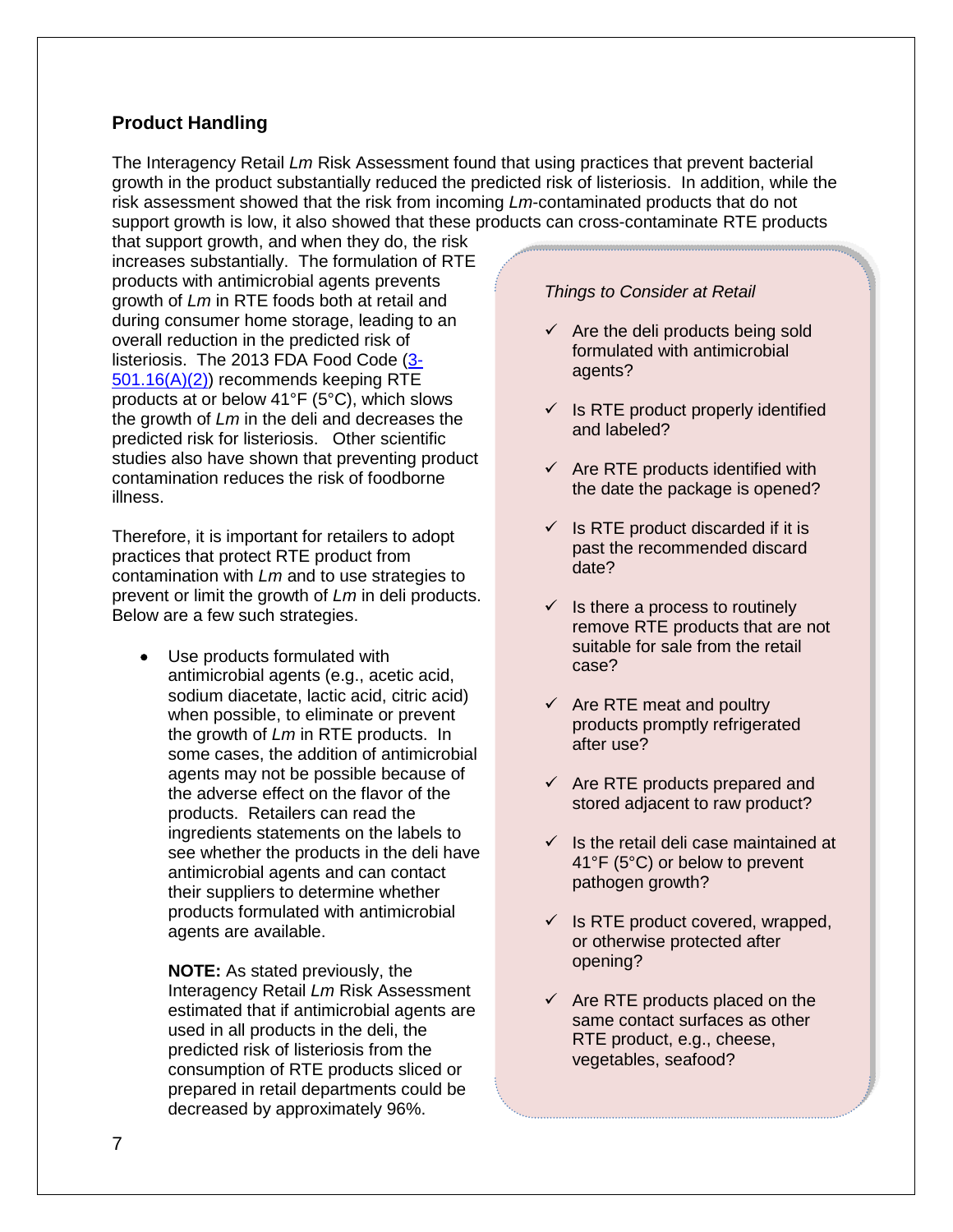• Use products that have been treated to reduce pathogens (e.g., through high pressure processing (HPP)). This information can be determined from certificates of analysis (COA), letters of guarantee (LOG), or other information from suppliers. Separate products that support growth from products that do not support growth (when possible) to help prevent cross contamination.

**NOTE:** As stated previously, the Interagency Retail *Lm* Risk Assessment found that if current levels of *Lm* in RTE foods (e.g., meats, cheeses, and salads) received by the retail deli were reduced by half, the predicted risk of listeriosis from the consumption of RTE products sliced or prepared in retail deli departments could be decreased by approximately 22%.

- Monitor the shelf life of an RTE product that is opened, prepared, and held in a retail setting for more than 24 hours. To monitor shelf life of the opened product, retailers should date-mark the product (e.g., clearly mark it with the date of opening and the discard date) as recommended by the 2013 FDA Food Code (3-501.17). Products also should be properly identified and labeled. RTE products that are past their shelf life should be discarded.
- Do not pre-slice products in the morning, after cleaning. Retailers should slice the product at the time it is requested by consumers.

**NOTE:** The Interagency Retail *Lm* Risk Assessment found that pre-slicing the product increases the predicted risk of listeriosis from the consumption of RTE products sliced or prepared in retail deli departments by approximately 6%.

- Remove products that are filthy, putrid, decomposed, slimy, rancid, or in off-condition, which are considered adulterated, from the deli area as soon as possible. Thoroughly clean and sanitize areas that were contacted by the affected product to prevent any cross-contamination.
- Promptly return RTE products to refrigerated units, after slicing, to prevent pathogen growth. Maintain refrigeration units at or below 41°F (5°C) to slow the growth of *Lm*, as recommended by the 2013 FDA Food Code (3-501.16(A)(2)). RTE products should be covered, wrapped, or otherwise protected to prevent cross-contamination when not in use.

**NOTE:** The Interagency Retail *Lm* Risk Assessment found that storing the products at or below 41°F (5°C) decreases the predicted risk of listeriosis from the consumption of RTE products sliced or prepared in retail deli departments by approximately 9%.

• Store and handle RTE products in separate areas from raw products. RTE products that are prepared, held, or stored near raw products can become contaminated (e.g., because of aerosolization or dripping). The 2013 FDA Food Code (3-302.11(A)(1)) recommends that retailers separate RTE foods from raw foods. If storage space is limited, wrap the products and store RTE products above raw products. When wrapping, unwrapping, and slicing products, take care to prevent cross-contamination from the outer wrapper, other products, and unclean surfaces and utensils. Raw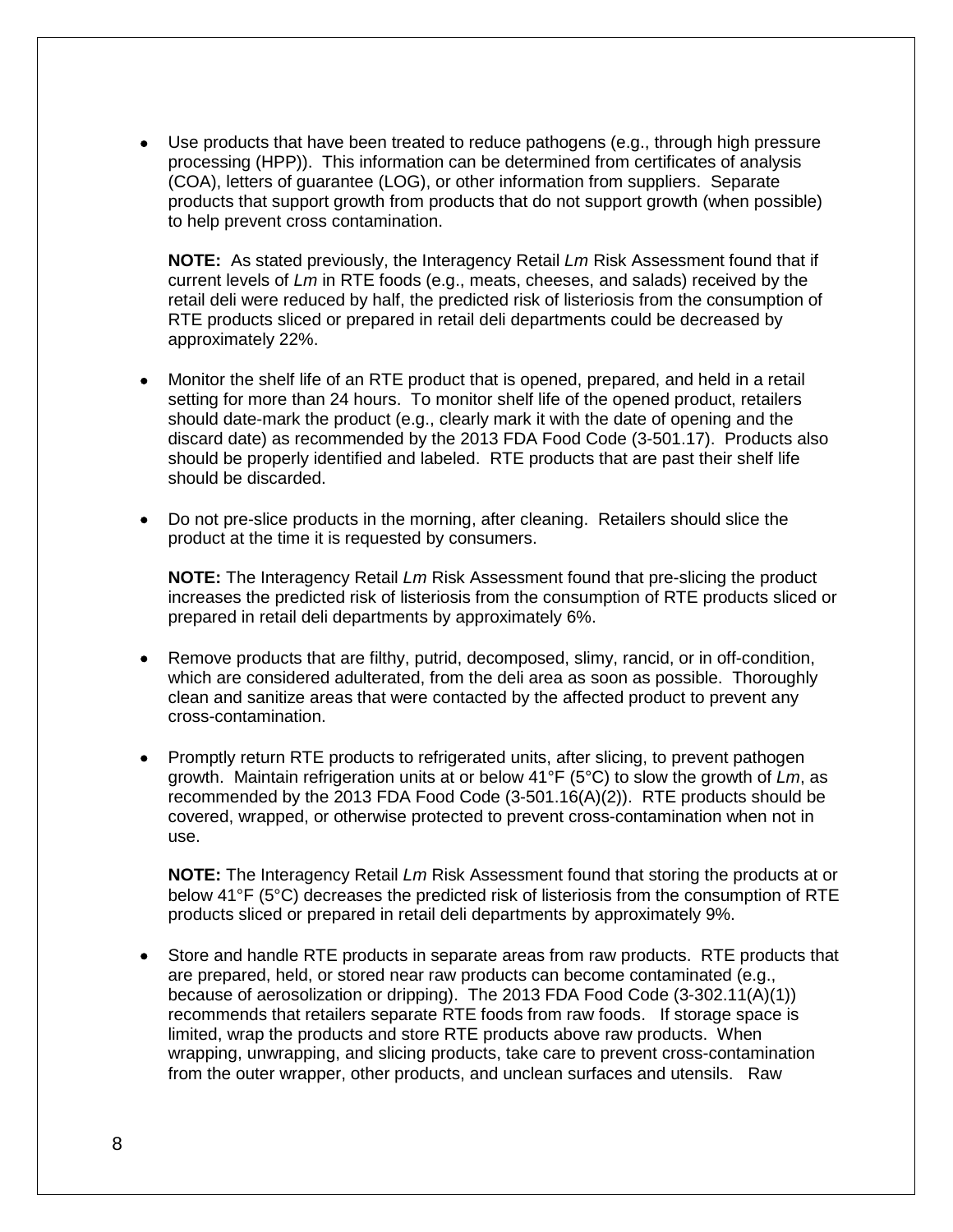products (e.g., chicken used for frying or rotisserie) prepared in the same area as RTE products can increase the potential for cross-contamination.

- Clean and sanitize surfaces between RTE items when using the same equipment to cut, slice, or otherwise reduce the size of large RTE products (e.g., ham, seafood, and vegetables).
- Ensure that grinders, dicers, or other equipment are maintained in sanitary condition when preparing deli salads.

## **Cleaning and Sanitizing**

The Interagency Retail *Lm* Risk Assessment found that following the sanitation practices in the 2013 FDA Food Code aid in controlling *Lm* on deli area food contact surfaces and reduces the predicted risk of listeriosis. The 2013 FDA Food Code (4-602.11(C)) recommends cleaning equipment and utensils at least every 4 hours. Below are some key issues to consider when cleaning and sanitizing.

• Develop written sanitation procedures that describe how utensils and equipment (e.g., slicers) will be cleaned and sanitized prior to use. Ensure employees are familiar with and follow these procedures to reduce the risk of contaminating RTE products with *Lm*. Insanitary conditions (e.g., flies, rodent droppings, mold, or dirty surfaces) should not be present in retail areas. Retailers should **document** the actions they perform to ensure that sanitation procedures are performed on a regular basis.

**NOTE**: The Interagency Retail *Lm* Risk Assessment found that the predicted risk of listeriosis from the consumption of RTE products sliced or prepared in retail deli departments increases by approximately 41% if wiping, washing, and sanitizing activities are not performed.

• Clean and sanitize utensils and equipment used to handle, prepare, and store RTE products frequently (e.g., at least every 4 hours as recommended by the 2013 FDA Food Code (4-602.11 (C)) to maintain sanitary conditions throughout the day.

#### *Things to Consider at Retail*

- $\checkmark$  Are sanitation procedures documented?
- $\checkmark$  Are RTE product contact surfaces cleaned and sanitized prior to use?
- $\checkmark$  Are routine cleaning and sanitation procedures performed in areas where RTE products are handled, stored, and sold?
- $\checkmark$  Is RTE equipment disassembled before cleaning and sanitizing?
- $\checkmark$  Are surfaces scrubbed during cleaning to prevent biofilm formation?
- $\checkmark$  Are sanitizers used at the recommended concentrations?
- $\checkmark$  Are sanitizers rotated on a periodic basis?
- $\checkmark$  Are cleaning cloths rinsed or soaked in sanitizer between uses?
- $\checkmark$  Are only low-pressure water sources (hoses) used during cleaning to prevent splashing?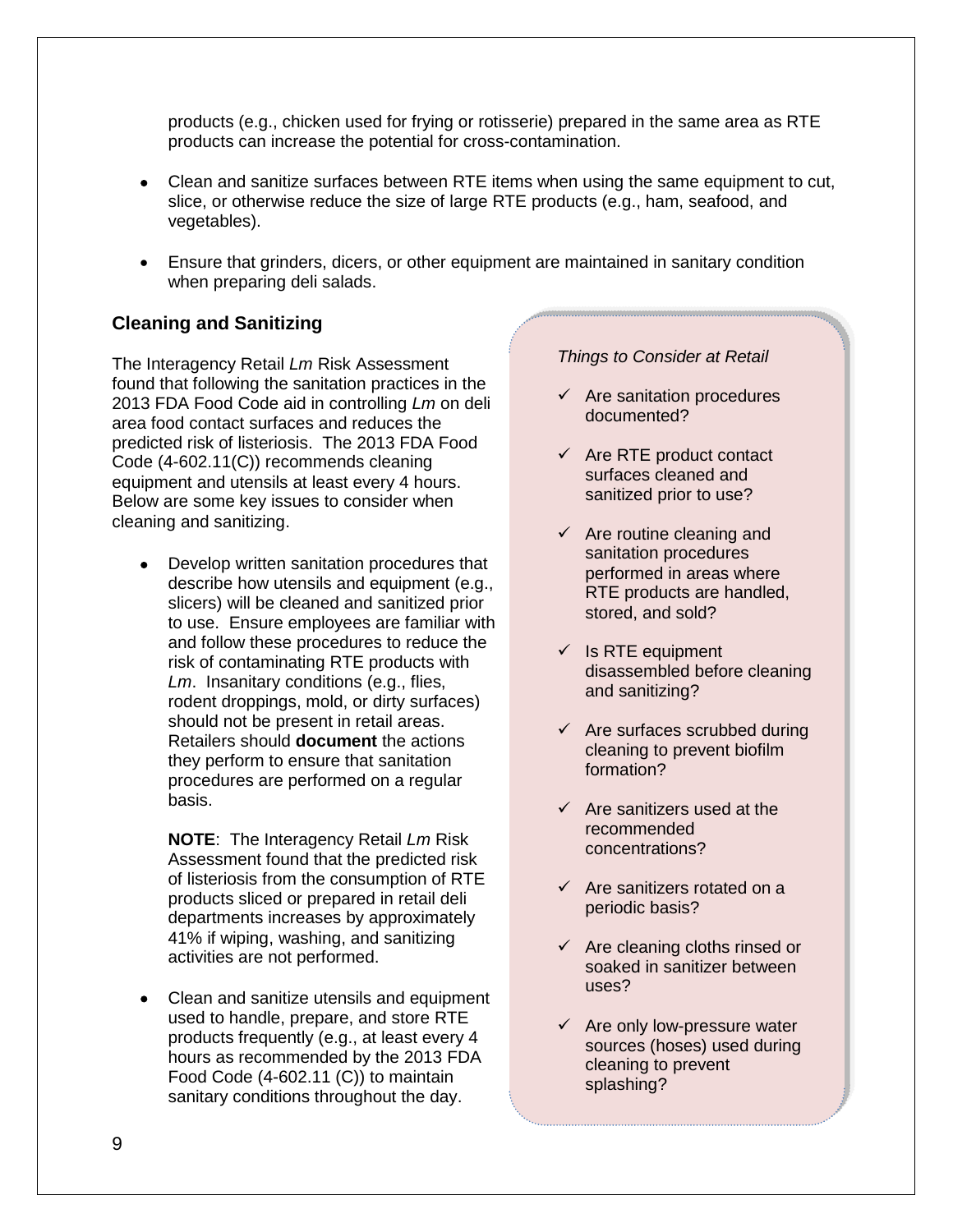Clean and sanitize items that employees routinely handle, such as on/off switches, slicer handles, display cases, cooler handles, and similar surfaces.

**NOTE:** As stated previously, the Interagency Retail *Lm* Risk Assessment found that slicers are sources of *Lm* cross-contamination to RTE foods. Control of *Lm* crosscontamination at all points (including slicers) during retail preparation and handling of RTE foods will reduce the predicted risk of listeriosis from the consumption of RTE products sliced or prepared in retail deli departments by approximately 34%.

- Disassemble RTE food-processing equipment when cleaning and sanitizing equipment as recommended by the Food Code to ensure that hard to reach areas where *Lm* can hide are addressed. For more information, see the FDA poster: [Keep Commercial Deli](http://www.fda.gov/downloads/Food/GuidanceRegulation/UCM240674.pdf)  [Slicers Safe.](http://www.fda.gov/downloads/Food/GuidanceRegulation/UCM240674.pdf)
- Scrub surfaces during cleaning to prevent biofilms from occurring. Biofilms are thin layers of microorganisms that adhere to product contact surfaces. *Lm* and other bacteria can adapt to the environment over time and form biofilms. Biofilms are difficult to remove, and they may protect *Lm* from the effects of sanitizers.
- Follow the manufacturer's recommendations for sanitizer strength and application to ensure it is effective. Many sanitizers, when used as recommended, are effective against *Lm,* including those containing quaternary ammonia compounds, chlorine solutions, and organic acids. Generally, increasing the sanitizer strength above the recommended levels will not increase the efficacy of the sanitizer and may result in harmful levels of the sanitizer in foods.
- Rotate (change) sanitizers as needed to provide more effective bacterial control. Alternating sanitizers (e.g., quaternary ammonia and bleach) may help prevent *Lm* from establishing niches in the environment and forming biofilms. For example, retailers can use quaternary ammonia on the week days and bleach on the weekends when rotating sanitizers.
- Develop a procedure to sanitize cleaning aids or have single-use items that are discarded after use. Cleaning cloths, brushes, sponges, mops, and similar cleaning aids can become contaminated with bacteria and then can spread the bacteria to every surface they contact. Therefore, they should be cleaned of visible material and soaked in clean sanitizer between uses. Retailers should monitor sanitizer strength and change the sanitizer as needed so that food particles do not overwhelm the effectiveness of the sanitizer.
- Use low water pressure when cleaning in the deli areas. Splashing and overspray from high-pressure hoses can aerosolize microorganisms and distribute them into the air and onto nearby surfaces.
- Use separate sinks for hand washing and cleaning product or equipment (as recommended by the 2013 Food Code (2-301.15 and 4-501.16)). Hand washing can cause the sink to be contaminated with *Lm* and other pathogens, which can be spread to any other items cleaned in the sink.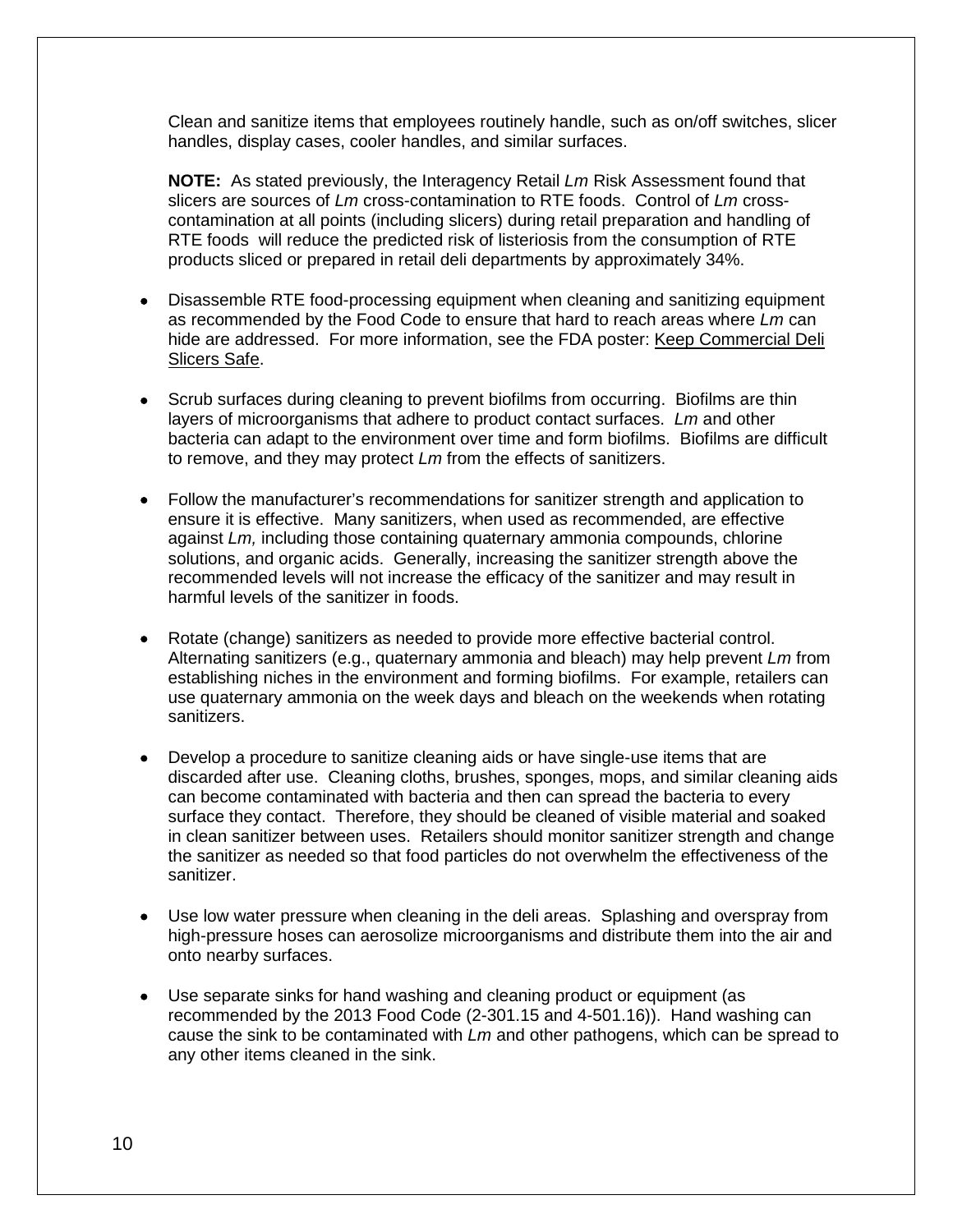• Eliminate or remove unnecessary items (e.g., supplies and equipment) from the deli area. Organize supplies and equipment to facilitate thorough cleaning.

## **Facility and Equipment Controls**

As stated on page 4, the Interagency Retail *Lm* Risk Assessment found that increasing the level of *Lm* and the potential of cross-contamination increases the predicted risk of listeriosis. The 2013 FDA Food Code (6-101.11(A)(1)) recommends that floors, walls, and

ceilings be smooth, durable, and easily cleanable. Facilities, equipment, and utensils should not contribute to product adulteration or contamination. Here are some areas to check and some insanitary issues to avoid.

- Do not allow conditions in the retail facility that could cause the product to become adulterated. These conditions could include condensation dripping on exposed product, construction dust on product or food contact surfaces, or broken equipment which could harbor *Lm*.
- Ensure that walls, floors, drains, and overhead structures in the RTE deli and cooler areas are smooth, durable, easily cleanable, and in good repair. Rubber floor mats and other items used on the floor may be harborage sites for *Lm*. Clean them as often as necessary to ensure that sanitary conditions are maintained.
- Do not perform construction (e.g., replacing floors, walls, or ceilings) when exposed RTE product is present in the deli. *Lm* can be

#### *Things to Consider at Retail*

- $\checkmark$  Is the facility structure in good repair to prevent contamination or adulteration of products in the deli area?
- $\checkmark$  Is the equipment nonporous and free of cracks, pits, and rough welds?
- $\checkmark$  Is the overhead structure in the deli area free of condensation?
- $\checkmark$  Is the deli area free of standing water on floors or product contact surfaces?

harbored behind the walls and carried by dust. Therefore, the product and equipment should be protected during construction, and the deli area should be cleaned and sanitized after construction and before use.

- Maintain tables, slicers, and other food contact surfaces so that they are easily cleanable. Rough surfaces created by welds, cracks, and other defects can be difficult to clean and can create areas where bacteria can hide. Replace worn, missing, or degraded seals or gaskets because they may become contaminated with *Lm*.
- Clean overhead structures as often as necessary to keep them free of condensation and ensure that sanitary conditions are maintained. Overhead items (e.g., cracked light fixtures) can be *Lm* harborage points. Condensation on overhead structures can lead to contamination of food or food preparation surfaces.
- Keep water from pooling on the floor or other surfaces within the deli area. Doing so will reduce the likelihood that splashes could contaminate food products or food contact surfaces. Standing water can serve as a vehicle for *Lm* and other pathogens.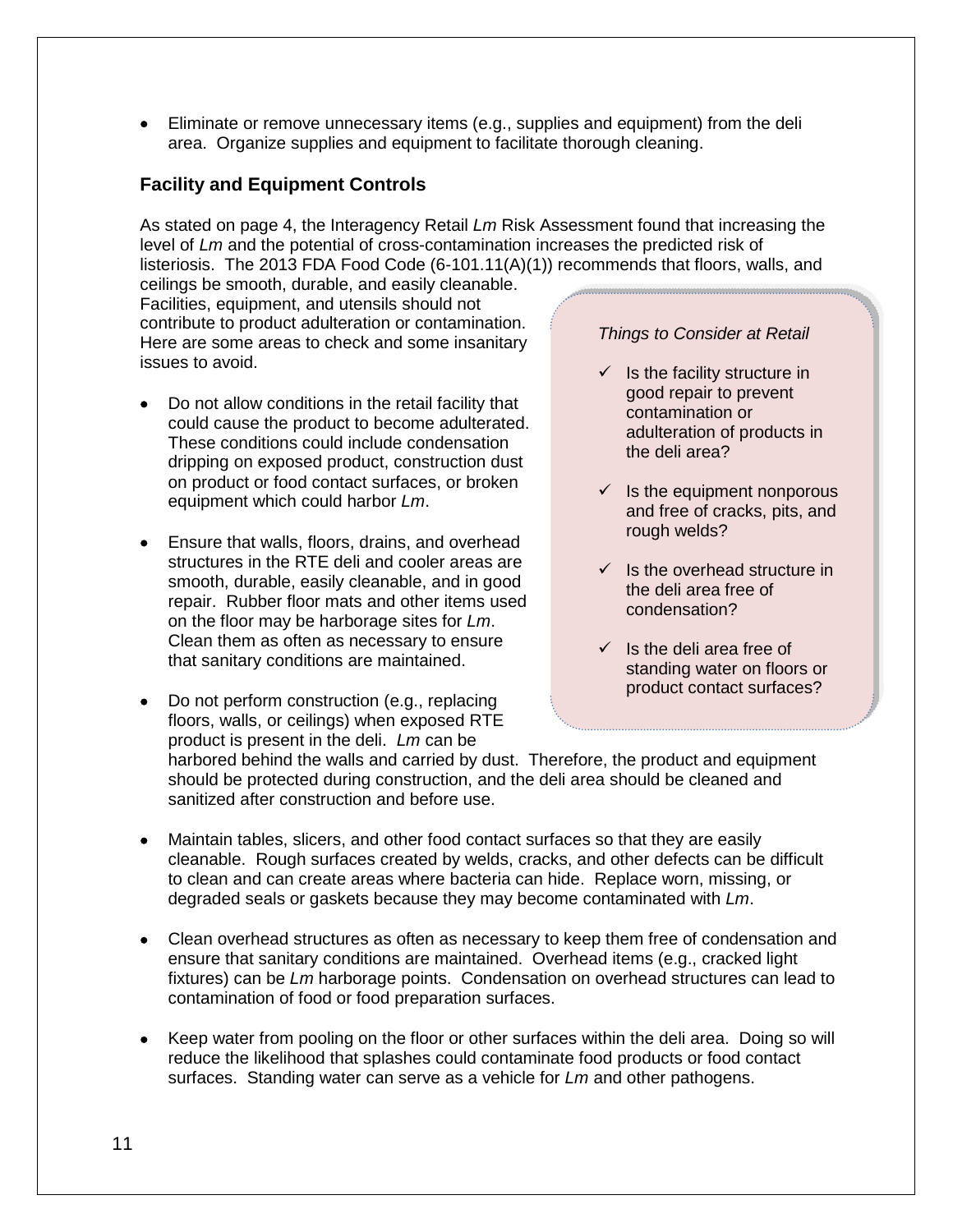## **Employee Practices**

As mentioned previously, the Interagency Retail *Lm* Risk Assessment found that wearing gloves while serving customers reduces the predicted risk of listeriosis. The 2013 FDA Food Code also recommends that employees wear gloves or use other suitable utensils to handle RTE foods and includes recommendations for training, hand washing, employee health and hygiene, and limiting public access in deli areas to prevent product contamination (references below). Good employee hygiene practices are critical to prevent cross-contamination and the spread of *Lm* and other pathogens. *Lm* can be present on, and spread by, equipment, materials, foods, and people. Here are a few employee practices retailers can use to minimize cross-contamination.

• Ensure that employees wear gloves or use suitable utensils when handling RTE products, as recommended by the 2013 FDA Food Code (3-301.11(B)). Provide disposable gloves so that employees wear and change gloves, as needed, to prevent the contamination of food.

**NOTE:** The Interagency Retail *Lm* Risk Assessment found that employees not wearing gloves increases the predicted risk of listeriosis from the consumption of RTE products sliced or prepared in the retail deli department by approximately 5%.

- Train employees in sanitation practices and safe food handling procedures. Ensure that the manager has knowledge of food safety practices and procedures, as recommended by the 2013 FDA Food Code (2-102.11), and that employees have been properly trained in hygienic practices.
- Provide adequate facilities, including soap and running water, for employees to wash their hands. As recommended by the 2013 FDA Food Code (2-301.14), employees should wash hands prior to gloving, when switching between handling raw and RTE foods, after engaging in other activities that may contaminate the hands (e.g., handling money or potentially dirty or contaminated surfaces), or using the restroom.
- Implement a policy to ensure that ill employees do not work with open food items, including RTE foods. For example, written procedures should include removing workers from the deli when they are ill with respiratory or diarrheal diseases, as recommended by the 2013 FDA Food Code (2-201.11).

#### *Things to Consider at Retail*

- $\checkmark$  Are there procedures to prevent ill employees from working in the food preparation area?
- $\checkmark$  Do employees wash hands prior to handling exposed RTE product?
- $\checkmark$  Do employees wear disposable gloves when handling exposed RTE product?
- $\checkmark$  If employees wear disposable gloves, do they change them, as necessary, to prevent crosscontamination (e.g., after handling raw product or money) when handling RTE product?
- $\checkmark$  Is foot traffic limited in RTE food product handling areas?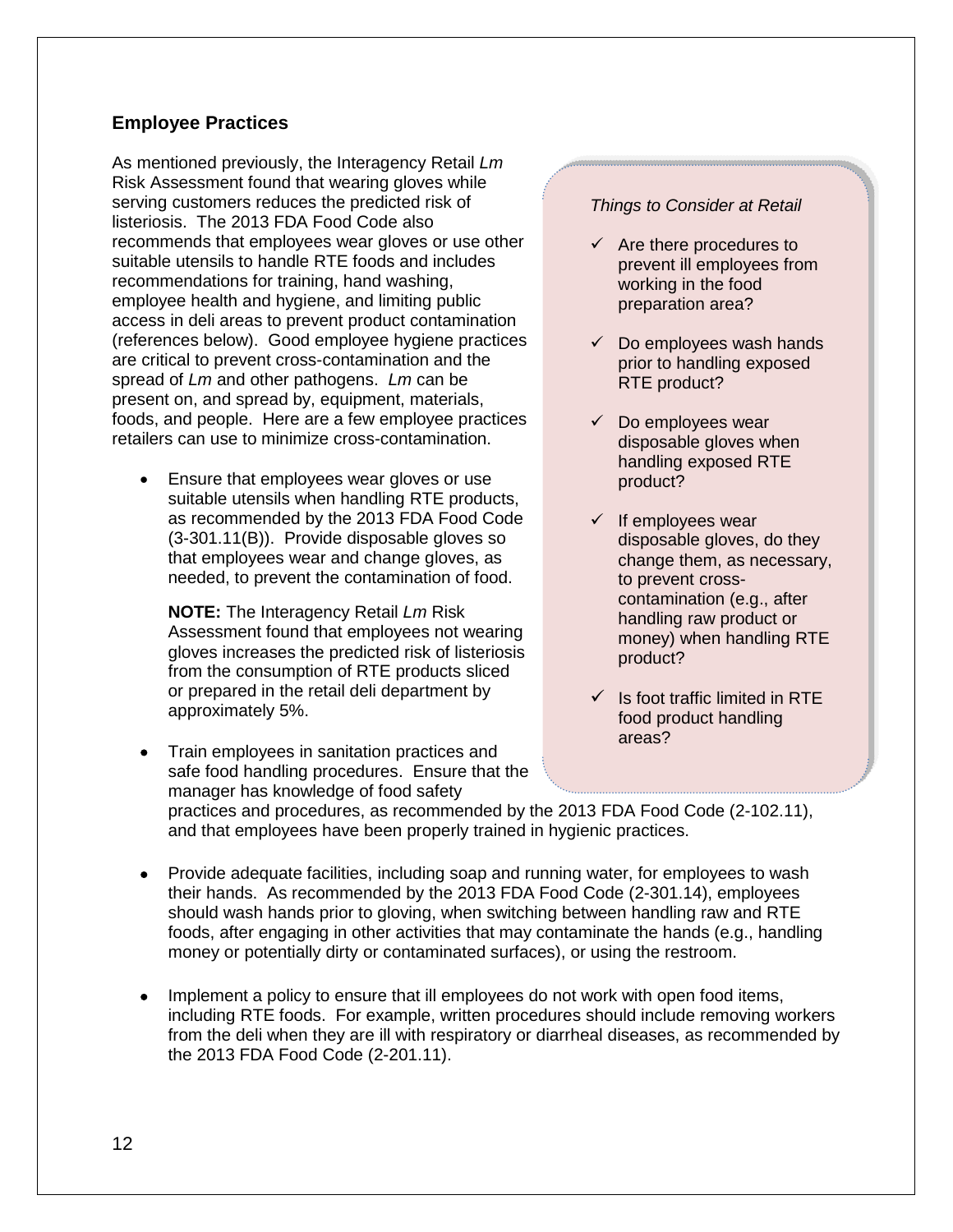- Limit employee traffic in the deli area and develop traffic-flow plans for product, employees, and other items to prevent contamination by consumers and employees. The plans should minimize exposure of open RTE foods to raw foods, exterior packaging, and other possibly contaminated materials, such as boxes, trash, and chemicals. Designing facilities and controlling traffic in the deli area to restrict movement of people and material reduces the chance of cross-contamination. Non-deli workers should not handle exposed RTE products.
- Develop practices to prevent outer clothing from spreading contamination. Ensure that employees change their aprons or outer clothing, such as frocks or smocks, when the clothing is soiled with food or dirt particles that could transfer to food or food contact surfaces. Employees should not hold exposed RTE food products against their aprons or other clothing. Employees should not wear this outer clothing into restrooms, in break areas, or outside the deli area.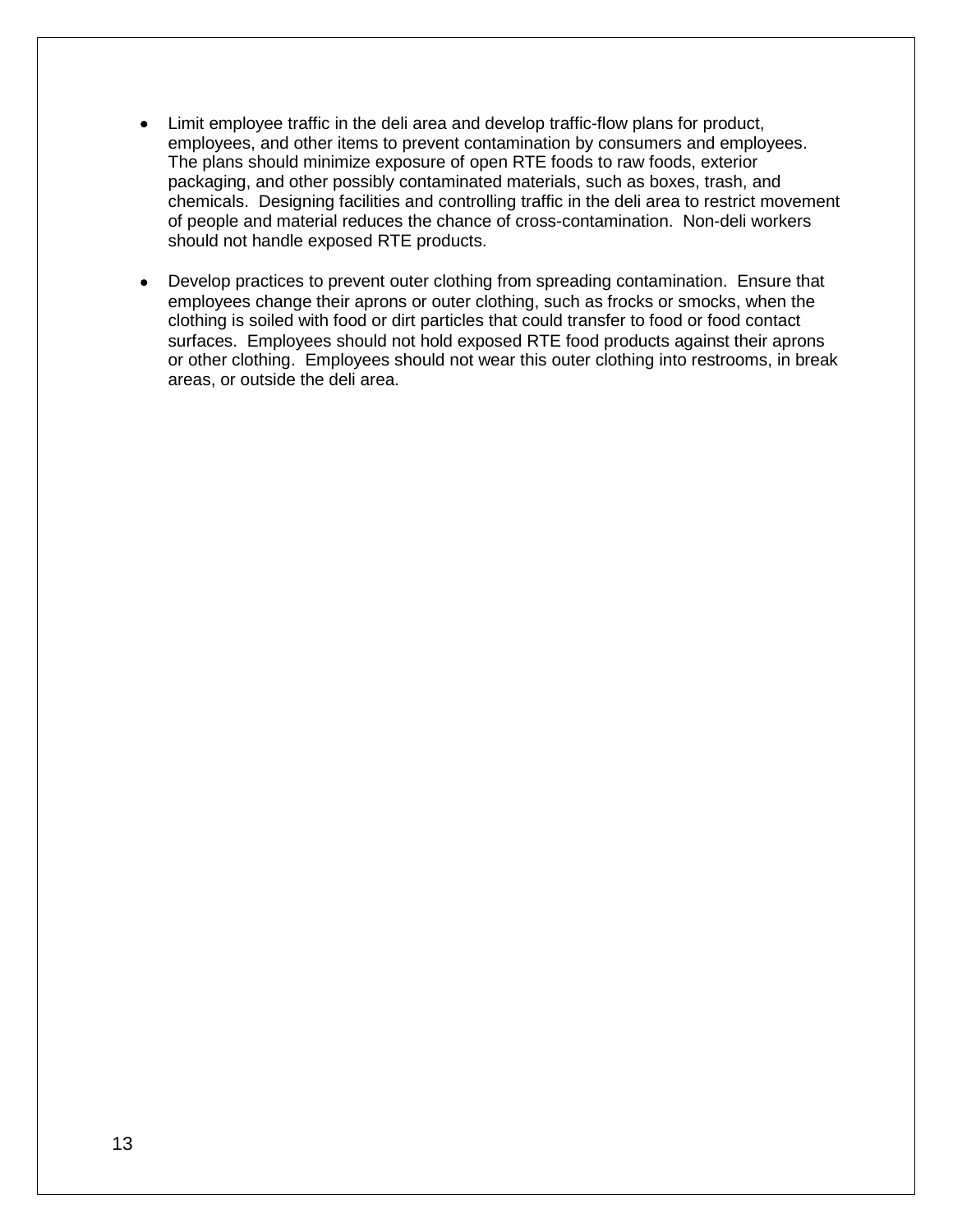## **Deli Self-Assessment Tool**

Retailers should use this tool to determine whether they have adopted the appropriate procedures to control *Lm*, or whether they should adopt new procedures. The preferred answer (based on the information in the guidance) is indicated with an asterisk. Having a "no" answer does not necessarily indicate lack of control. If retailers find that they are not meeting the recommendations in this guidance, they should consider changing practices to better control *Lm* in the deli area.

| <b>Product/ Product Handling: RTE Deli Area</b>                                                                                                                                                        | <b>YES</b>                          | <b>NO</b>            | N/A            |
|--------------------------------------------------------------------------------------------------------------------------------------------------------------------------------------------------------|-------------------------------------|----------------------|----------------|
| Is any visibly adulterated product present in the area (e.g.,<br>$1_{-}$<br>filthy, putrid, decomposed, slimy, rancid, off-condition)?                                                                 |                                     | $\Box^*$             | П              |
| Are RTE meat or poultry products refrigerated promptly<br>2.<br>after use?                                                                                                                             | $\star$<br>$\overline{\phantom{a}}$ | П                    | П              |
| Is RTE product prepared, held, or stored near or adjacent<br>3.<br>to raw product in the deli case and elsewhere in the deli<br>area?                                                                  |                                     | $\mathbb{D}^{\star}$ | П              |
| Is the RTE product date-marked when opened?<br>4.                                                                                                                                                      | $\ast$                              | П                    | П              |
| Is there any RTE product in the deli case that is outside of<br>5.<br>the date-marked period?                                                                                                          | П                                   | ,*<br>П              | П              |
| Are the deli cases and other refrigerated units maintained<br>6.<br>at or below $41^{\circ}F(5^{\circ}C)?$                                                                                             | $\nabla^*$                          | П                    | П              |
| Is opened RTE product covered, wrapped, or otherwise<br>$7_{\scriptscriptstyle{\sim}}$<br>protected to prevent cross-contamination when not in use<br>in the deli case and elsewhere in the deli area? | $\nabla^{\star}$                    | П                    | $\blacksquare$ |
| Is RTE product stored in the deli case properly identified<br>8.<br>and labeled?                                                                                                                       | $\sigma^{\star}$                    | П                    | П              |
| Do you use deli products formulated with antimicrobial<br>9.<br>agents?                                                                                                                                | $\star$<br>$\Box$                   | П                    | П              |
| 10. Are RTE product contact surfaces cleaned and sanitized<br>prior to using the surface for another product to avoid<br>cross-contamination of products?                                              | $\nabla^{\star}$                    | П                    | П              |
| 11. If you prepare deli salads, are there controls in place to<br>ensure that grinders, dicers, or other equipment are<br>maintained in sanitary condition?                                            | $\ast$                              | П                    | $\blacksquare$ |

| <b>Cleaning/Sanitizing: RTE Deli Area</b>                                                                                                                                    | YES                      | <b>NO</b>           | N/A |
|------------------------------------------------------------------------------------------------------------------------------------------------------------------------------|--------------------------|---------------------|-----|
| 12. Are insanitary conditions (e.g., flies, rodent droppings,<br>mold, or dirty surfaces) present in areas where meat and<br>poultry products are prepared, packed, or held? |                          | $\sqcap^{\bigstar}$ |     |
| 13. Do you use sanitizers at the proper concentration?                                                                                                                       | $\mathsf{\Pi}^\star$     |                     |     |
| 14. Do you clean and sanitize the RTE equipment (including<br>slicers) at least every 4 hours?                                                                               | $\sqcap^{\bigstar}$      |                     | П   |
| 15. Do you disassemble RTE equipment (including slicers)<br>during cleaning and sanitizing?                                                                                  | $\star$<br>$\Box$        |                     |     |
| 16. Do you scrub surfaces during cleaning to prevent biofilms?                                                                                                               | $\mathbin{\sqcap}^\star$ |                     |     |
| 17. Do you soak or rinse cleaning cloths in sanitizer between<br>uses?                                                                                                       |                          |                     |     |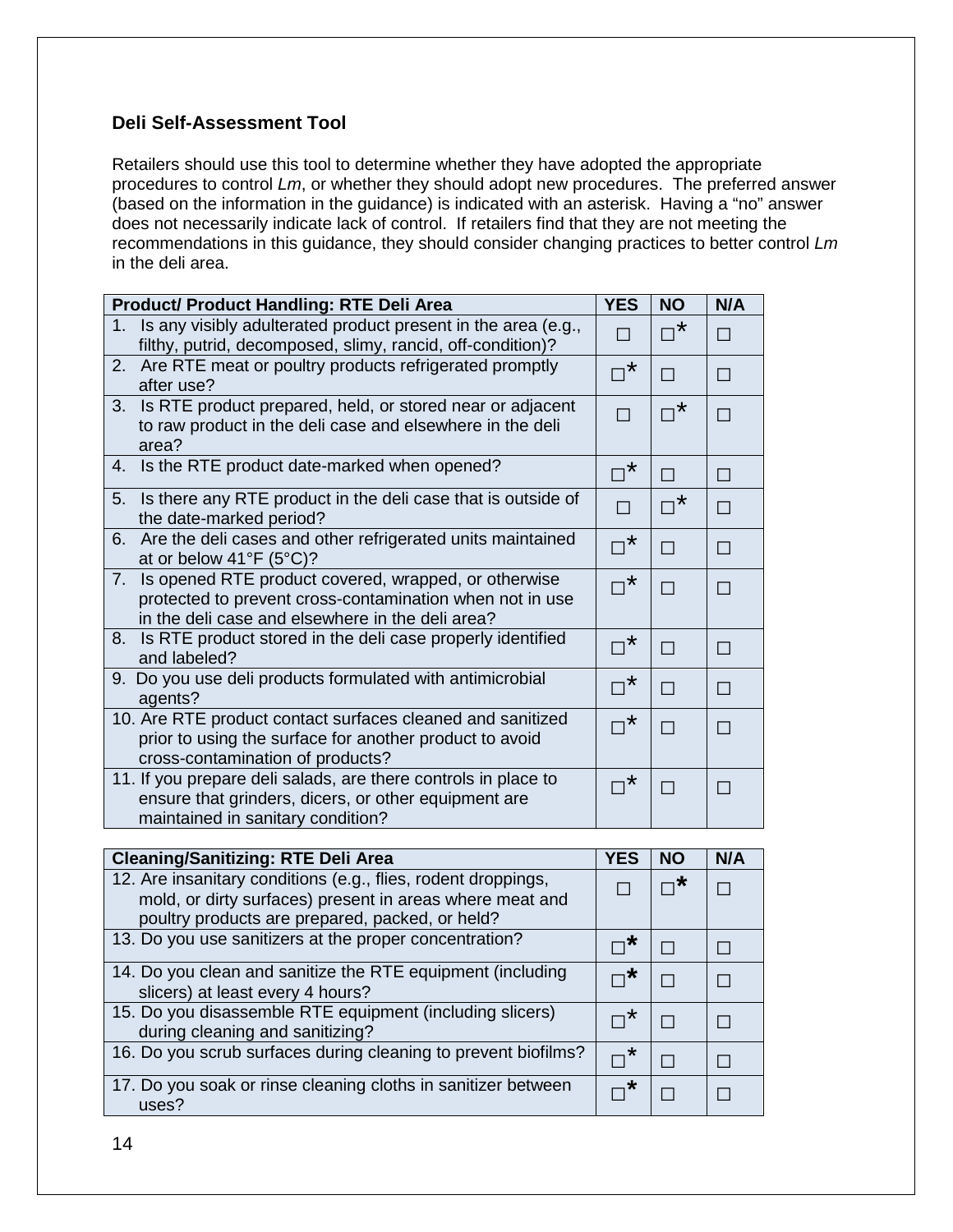| 18. Are sanitizer types (e.g., quaternary ammonium, chlorine-<br>based, or iodophores) rotated periodically?                                 |  |  |
|----------------------------------------------------------------------------------------------------------------------------------------------|--|--|
| 19. Do you clean the RTE area with a high pressure hose<br>(e.g., with enough pressure to cause splashing)?                                  |  |  |
| 20. Are there separate sinks for hand washing and other<br>uses?                                                                             |  |  |
| 21. Do you have material (e.g., pallets, milk cartons, cardboard<br>boxes, or push carts) in the deli area that makes cleaning<br>difficult? |  |  |

| <b>Facility: RTE Deli Area</b>                                                                                                                                                                     | <b>YES</b> | <b>NO</b> | N/A |
|----------------------------------------------------------------------------------------------------------------------------------------------------------------------------------------------------|------------|-----------|-----|
| 22. Are there facility conditions (e.g., condensation dripping on<br>exposed product, construction dust on product, or broken<br>equipment) that could cause the product to become<br>adulterated? |            | *         |     |
| 23. Is there condensation on overhead structures or over the<br>RTE product?                                                                                                                       |            | $\ast$    |     |
| 24. Is there standing water on surfaces, including the floor?                                                                                                                                      |            | $\star$   |     |
| 25. Are product contact surfaces in good condition (e.g., non-<br>porous surfaces, free from cracks, pits, and rough welds)?                                                                       | $\star$    |           |     |
| 26. Are slicers and mixers in good condition (e.g., free of<br>cracks, broken, missing or unattached parts; seals and<br>gaskets not worn, degraded, or missing)?                                  | $\star$    |           |     |
| 27. Are the walls, floors, and ceilings sanitary and in good<br>repair?                                                                                                                            |            |           |     |

| <b>Employee Practices: RTE Deli Area</b>                                                                                                       | <b>YES</b>          | <b>NO</b> | N/A |
|------------------------------------------------------------------------------------------------------------------------------------------------|---------------------|-----------|-----|
| 28. Are visibly ill employees working in food preparation areas<br>where product could become contaminated (e.g., by<br>coughing or sneezing)? |                     |           |     |
| 29. Do employees work without washing hands prior to<br>handling exposed RTE product?                                                          |                     |           |     |
| 30. Do employees wear disposable gloves when handling<br>exposed RTE product that will not be cooked?                                          |                     |           |     |
| 31. If employees wear gloves, do they changed them as<br>necessary to avoid cross-contamination of RTE product?                                | $\star$             |           |     |
| 32. Do employees change outer clothing (e.g., frocks, aprons,<br>or smocks) as often as necessary to avoid contamination<br>of RTE product?    | $\sqcap^{\bigstar}$ |           |     |
| 33. Is foot traffic limited to necessary employees in areas<br>where RTE product is handled?                                                   | *                   |           |     |

\*Preferred answer

## **References and Resources**

Burnett SL, Mertz EL, Bennie B, Ford T, and Starobin A. Growth or survival of *Listeria monocytogenes* in ready-to-eat meat products and combination deli salads during refrigerated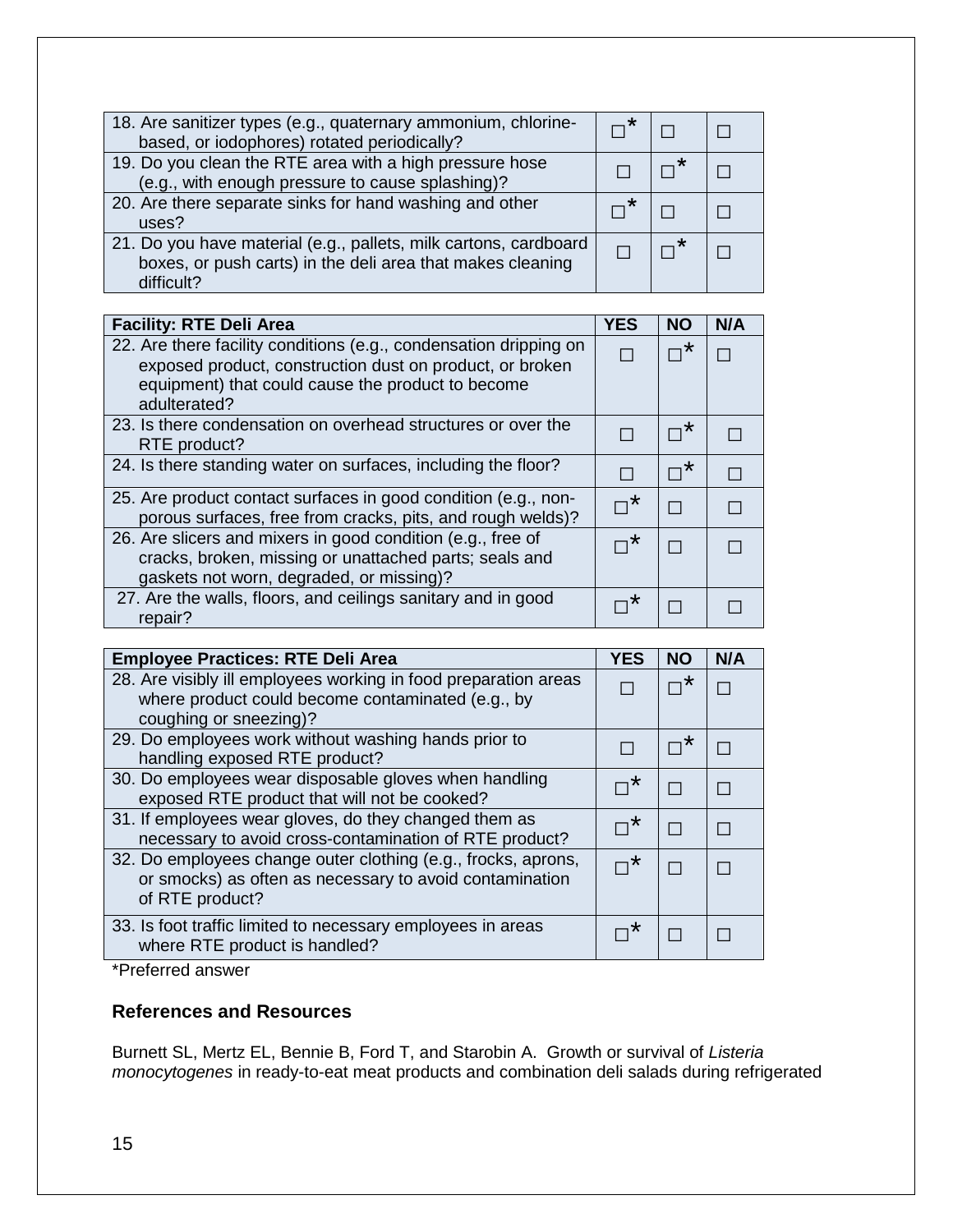storage. Journal of Food Science. Volume 70, Issue 6, pages m301–m304, August 2005. (Role of temperature in *Lm* control)

Centers for Disease Control and Prevention website, found at<http://www.cdc.gov/listeria/> (*Lm* and listeriosis overview)

Conference for Food Protection *Listeria monocytogenes* Intervention Committee. Voluntary Guidelines of Sanitation Practices Standard Operating Procedures and Good Retail Practices to Minimize Contamination and Growth of *Listeria monocytogenes* Within Food Establishments. (*Lm* niche and sanitation practices) Found at: <http://www.foodprotect.org/media/guide/2006CFPLmInterventionvoluntaryguidelines.pdf>

Endrikat S, Gallagher D, Pouillot R, Hicks Quesenberry H, LaBarre D, Schroeder CM, and Kause J. A comparative risk assessment for *Listeria monocytogenes* in prepackaged versus retail-sliced deli meat. Journal of Food Protection. Volume 73, Issue 4, pages 612-619, April 2010 (FSIS comparative *Lm* risk assessment)

FDA Food Code, 2013, found at:

<http://www.fda.gov/Food/GuidanceRegulation/RetailFoodProtection/FoodCode/ucm374275.htm> (Model regulations, ordinances, and policies for food safety)

FDA, Guidance for Industry: Control of *Listeria monocytogenes* in Refrigerated or Frozen Ready-To-Eat Foods; Draft Guidance, February, 2008. Found at: [http://www.fda.gov/Food/GuidanceRegulation/GuidanceDocumentsRegulatoryInformation/Food](http://www.fda.gov/Food/GuidanceRegulation/GuidanceDocumentsRegulatoryInformation/FoodProcessingHACCP/ucm073110.htm) [ProcessingHACCP/ucm073110.htm](http://www.fda.gov/Food/GuidanceRegulation/GuidanceDocumentsRegulatoryInformation/FoodProcessingHACCP/ucm073110.htm)

FDA/FSIS, Quantitative assessment of relative risk to public health from foodborne *Listeria monocytogenes* among selected categories of ready-to-eat foods, 2003. Food and Drug Administration, United States Department of Agriculture, Centers for Disease Control and Prevention. Found at:

<http://www.fda.gov/Food/FoodScienceResearch/RiskSafetyAssessment/ucm183966.htm> (*Lm* risk assessment)

Folsom, JP and JF Frank. Chlorine resistance of *Listeria monocytogenes* biofilms and relationship to subtype, cell density, and planktonic cell chlorine resistance. Journal of Food Protection. Volume 69, number 6, pages 1292-1296, June 2006.

Food Marketing Institute (2006). Guidance for the Control of *Listeria monocytogenes* Risks in Retail Food Stores. (Guidance for *Lm* control)

Food Marketing Institute (2012). FMI *Listeria* Action Plan for Retail Delis. Found at: [http://www.fmi.org/docs/food-safety-best-practice-guides/listeria-action-plan-for-retail](http://www.fmi.org/docs/food-safety-best-practice-guides/listeria-action-plan-for-retail-delis.pdf?sfvrsn=9)[delis.pdf?sfvrsn=9](http://www.fmi.org/docs/food-safety-best-practice-guides/listeria-action-plan-for-retail-delis.pdf?sfvrsn=9) (Guidance for *Lm* control)

Food Safety Authority of Ireland. The Control and Management of *Listeria monocytogenes* Contamination of Food. 2005. Found at: <https://www.fsai.ie/WorkArea/DownloadAsset.aspx?id=1234>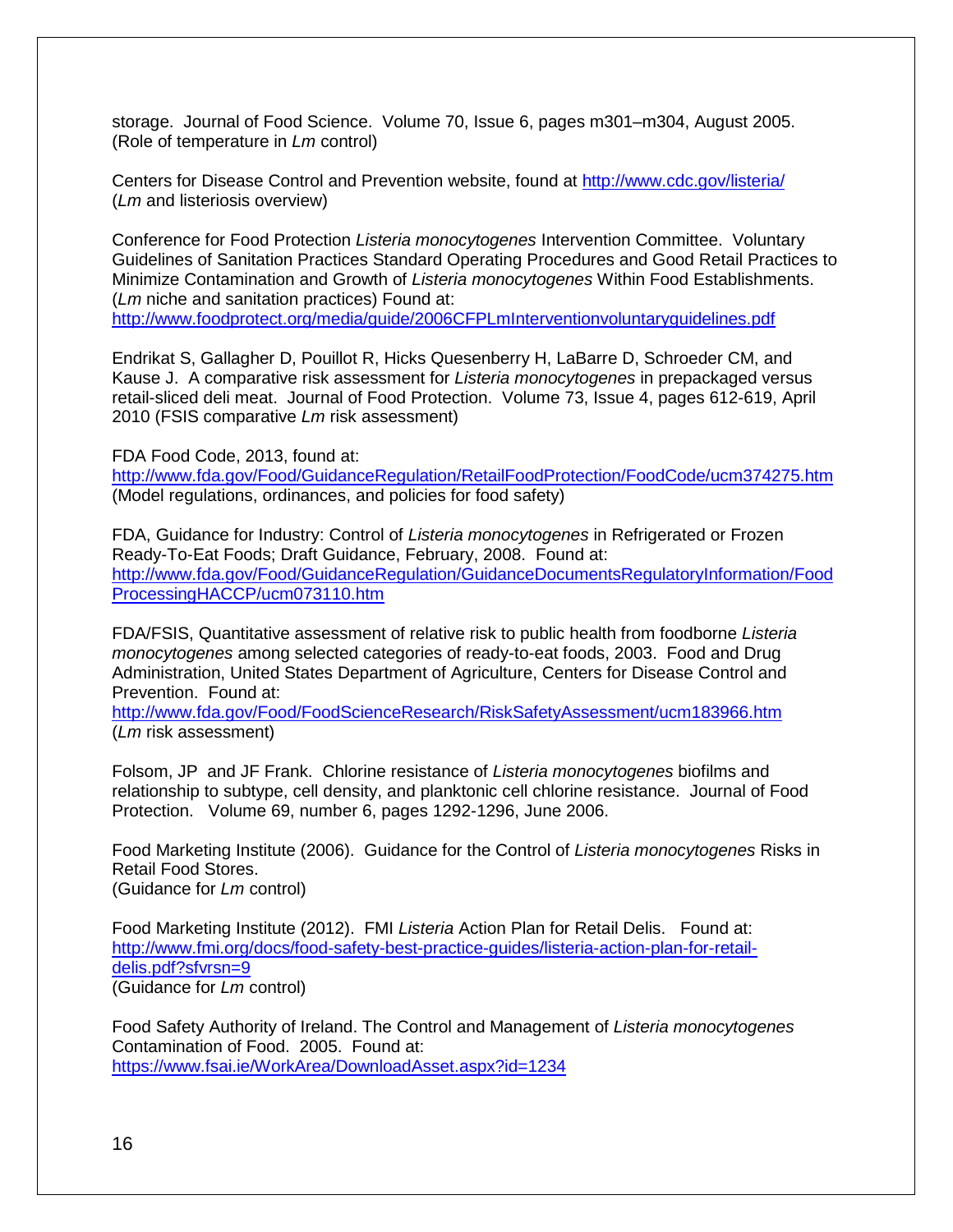FSIS/FDA, Guidelines for Retail and Foodservice Establishments Affected by Natural or Other Disasters, found at:

[http://www.fsis.usda.gov/wps/wcm/connect/1f4d9cef-3410-4d03-9dd6-](http://www.fsis.usda.gov/wps/wcm/connect/1f4d9cef-3410-4d03-9dd6-08fe089e1317/Fsis_Fda_Retail_Reopening.pdf?MOD=AJPERES) [08fe089e1317/Fsis\\_Fda\\_Retail\\_Reopening.pdf?MOD=AJPERES](http://www.fsis.usda.gov/wps/wcm/connect/1f4d9cef-3410-4d03-9dd6-08fe089e1317/Fsis_Fda_Retail_Reopening.pdf?MOD=AJPERES) (Guidance for retail food safety)

FSIS Compliance Guideline: Controlling *Listeria monocytogenes* in Post-lethality Exposed Ready-to-Eat Meat and Poultry Products, 2014, found at: [http://www.fsis.usda.gov/wps/wcm/connect/d3373299-50e6-47d6-a577](http://www.fsis.usda.gov/wps/wcm/connect/d3373299-50e6-47d6-a577-e74a1e549fde/Controlling-Lm-RTE-Guideline.pdf?MOD=AJPERES) [e74a1e549fde/Controlling-Lm-RTE-Guideline.pdf?MOD=AJPERES](http://www.fsis.usda.gov/wps/wcm/connect/d3373299-50e6-47d6-a577-e74a1e549fde/Controlling-Lm-RTE-Guideline.pdf?MOD=AJPERES) (Guidance for FSIS regulated establishments)

Gibson KE, Koo OK, O'Bryan CA, Neal JA, Ricke SC, and Crandall PG. Observation and relative quantification of cross-contamination within a mock retail delicatessen environment*.*  Food Control, Volume 31, Issue 1, pages 116-124, January 2013 (Bacterial cross-contamination in the deli)

Gombas DE, Chen Y, Clavero RS, Scott VN. Survey of *Listeria monocytogenes* in ready-to-eat foods. Journal of Food Protection. Volume 66, Issue 4, pages 559-669, April 2003 (Retail surveys of *Lm* contamination in RTE products)

Hoelzer, K, Pouillot, R, Dennis, S, Gallagher, D, and Kause, J. "Update on *Listeria monocytogenes*: reducing cross-contamination in food retail operations." In: Advances in microbial food safety, Volume 2. Sofos, J. (Ed). Woodhead Publishing, Cambridge, UK, December 2014.

Lin CM, Takeuchi K, Zhang L, Dohm CB, Meyer JD, Hall PA, and Doyle MP. Crosscontamination between processing equipment and deli meats by *Listeria monocytogenes*. Journal of Food Protection. Volume 69, Issue 1, pages 71-79, January 2006 (*Lm* crosscontamination from slicers)

Lloyd T, Alvarado CZ, McKee SR, and Berrang ME. Control of *Listeria monocytogenes* in ham deli loaves using organic acids. Journal of Food Safety Volume 30, Issue 4, pages: 793–803, November 2010 (growth inhibitors)

Maitland J, Boyer R, Gallagher D, Duncan S, Bauer N, Kause J, and Eifert J. Tracking crosscontamination transfer dynamics at a mock retail deli market using GloGermTM*.* Journal of Food Protection. Volume 76, Issue 2, pages 272-282, January 2013. (Bacterial cross-contamination in the deli)

Pan Y, Breidt Jr F, and Kathariou S. Resistance of *Listeria monocytogenes* biofilms to sanitizing agents in a simulated food processing environment. Applied Environmental Microbiology. Volume 72, Issue 12, pages 7711-7717, December 2006. (sanitation practices for *Lm* control)

Pennsylvania State University (Penn State), College of Agricultural Sciences, Agricultural Research and Cooperative Extension. Control of *Listeria monocytogenes* in Retail Establishments, 2006.

<http://pubs.cas.psu.edu/freepubs/pdfs/uk137.pdf> (Guidance for *Lm* control)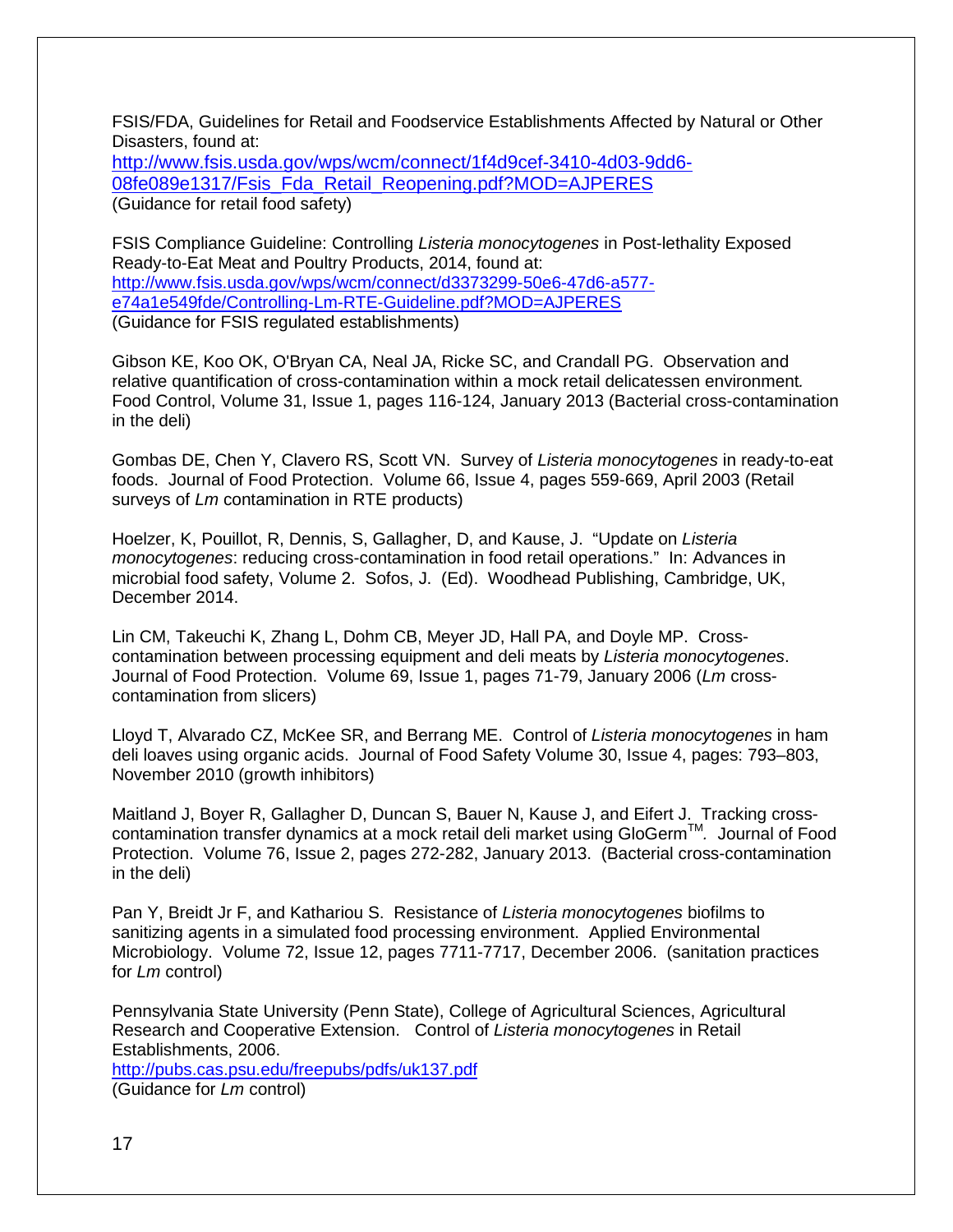Pennsylvania State University (Penn State), College of Agricultural Sciences, Agricultural Research and Cooperative Extension. Control of *Listeria monocytogenes* in Small Meat and Poultry Establishments, 2003.

<http://extension.psu.edu/food/safety/other-topics/controlling-listeria/Cotrolling-Listeria-2.pdf/view> (Sampling for *Lm*, rotating sanitizers).

Pouillot, R, Gallagher, D, Tang, J, Hoelzer, K, and Kause, J. *Listeria monocytogenes* in retail delicatessens: an interagency risk assessment – model and baseline results. Journal of Food Protection, Volume 78, Issue 1, pages 134-145, January 2015.

Pradhan AK, Ivanek R, Gröhn YT, Bukowski R, Wiedmann M. Comparison of public health impact of *Listeria monocytogenes* product-to-product and environment-to-product contamination of deli meats at retail. Journal of Food Protection, Volume 74, Issue 11, pages 1860-1868, November 2011 (Bacterial cross-contamination in the deli)

Pradhan AK, Ivanek R, Gröhn YT, Bukowski R, Sofos JN, and Wiedmann M. Quantitative risk assessment of listeriosis-associated deaths due to *Listeria monocytogenes* contamination of deli meats originating from manufacture and retail. Journal of Food Protection, Volume 73, Issue 4, pages 620-630, April 2010 (Cornell University comparative *Lm* risk assessment)

Ryser T and Marth EH (eds). 1999. *Listeria*, Listeriosis, and Food Safety. Second Edition (*Lm* and listeriosis overview)

Scallan E, Hoekstra RM, Angulo FJ, Tauxe RV, Widdowson MA, Roy SL, Jones JL, and Griffin PM. Foodborne illness acquired in the United States—major pathogens. Emerging Infectious Diseases, Volume 17, Number 1, pages 7-15, January 2011. (Estimates of foodborne illness in the U.S.)

Simmons, C, Stasiewicz, MJ, Wright, E, Warchocki, S, Roof, S, Kause, JR, Bauer, N, Ibrahim, S, Wiedmann, M, and Oliver, HF. *Listeria monocytogenes* and *Listeria* spp. contamination patterns in retail delicatessen establishments in three U.S. states. Journal of Food Protection, Volume 77, Issue 11, pages 1929-1239, November 2014.

Tompkin, RB. Control of *Listeria monocytogenes* in the food-processing environment. Journal of Food Protection, Volume 65, Issue 4, pages 709-725, April 2002. (*Lm* niche and sanitation practices)

Tompkin RB, Scott VN, Bernard DT, Sveum WH, and Gombas KS. 1999. Guidelines to prevent post-processing contamination from *Listeria monocytogenes*. Dairy, Food and Environmental Sanitation 19 (8): 551-562.

USDA/FDA, Interagency Risk Assessment: *Listeria monocytogenes* in Retail Delicatessens, 2013. United States Department of Agriculture, Food Safety and Inspection Service and U.S. Food and Drug Administration, Center for Food Safety and Applied Nutrition. [http://www.fsis.usda.gov/wps/wcm/connect/c0c6dfbc-ad83-47c1-bcb8-8db6583f762b/Lm-Retail-](http://www.fsis.usda.gov/wps/wcm/connect/c0c6dfbc-ad83-47c1-bcb8-8db6583f762b/Lm-Retail-Technical-Report.pdf?MOD=AJPERES)[Technical-Report.pdf?MOD=AJPERES](http://www.fsis.usda.gov/wps/wcm/connect/c0c6dfbc-ad83-47c1-bcb8-8db6583f762b/Lm-Retail-Technical-Report.pdf?MOD=AJPERES) (*Lm* risk assessment)

Vorst K L, Todd EC, and Ryser ET. Transfer of *Listeria monocytogenes* during mechanical slicing of turkey breast, bologna, and salami. Journal of Food Protection, Volume 69, Issue 3, pages 619–626, March 2006 (*Lm* cross-contamination from slicers)